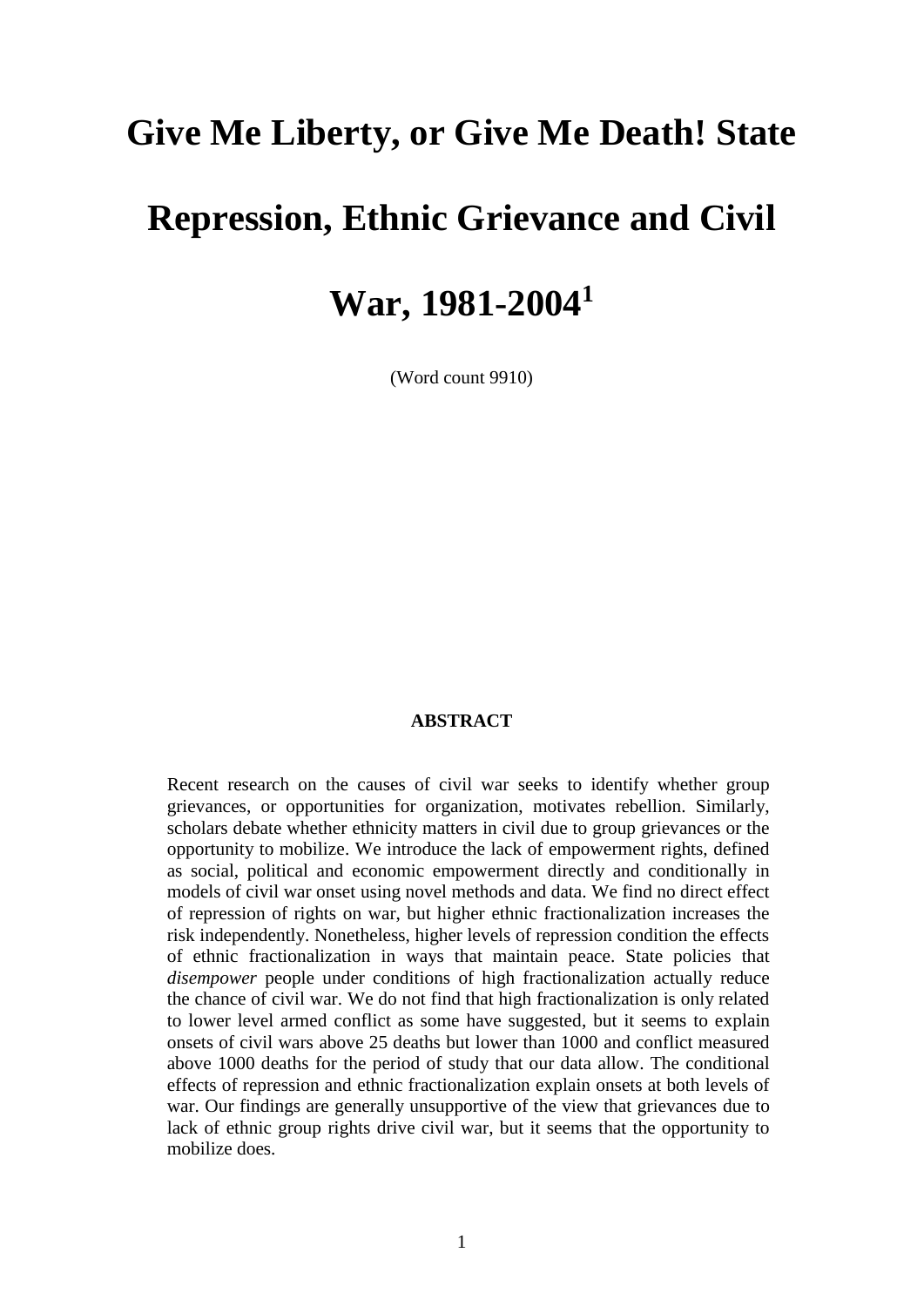A train has been attacked and derailed in the southern Pool region of the Republic of Congo, injuring 31, with the number of dead as yet unknown. The government has blamed the attack on so called Ninja rebels, a militia group active during Congo's civil wars of 1997 and 1998, who style themselves on the ancient Japanese warriors.*<sup>2</sup>*

Recent research on the causes of civil war has revived debates about whether deeply-rooted convictions, or opportunities for private gain, motivate rebellion. <sup>3</sup> Knowing generally whether objective and perceived grievances, or whether certain social, economic and demographic conditions simply lower the 'opportunity costs' of rebellion for narrowly-based groups, is crucial for policy. Scholars have focused heavily on identity-based factors such as ethnicity as one way of unpacking the group-grievance explanations contrasted with individualistic, rational choice explanations for predicting civil war.<sup>4</sup> Can identity act as a vehicle for conflict based on broadly-shared grievances against repressive states? The rational choice, economistic reasoning employed by the World Bank's studies<sup>5</sup>, which suggest that men rebel because of private gain rather than the search for justice, have been heavily criticised, not least because the results imply that states are victims of cynical, opportunistic rebels<sup>6</sup> and because they potentially undermine explanations that stress group grievances based on ideational factors, such as group rights.<sup>7</sup> This study examines these two interrelated but distinct issues by employing data that measure the degree of political and economic empowerment, such as the right to organise, freedom of speech and assembly and freedom of religion,<sup>8</sup> directly in models of civil war.<sup>9</sup> If ethnic groups rebel for justice, then the level of empowerment rights should condition the risk of rebellion with increasing numbers of ethnolinguistic groups, *ceteris paribus*. <sup>10</sup> If fractionalization reduces opportunity for rebellion at the same time that states raise the costs through repression, then opportunity for successful rebellion should decrease. $11$ 

We find that state repression of empowerment rights has no direct effect on the onset of civil wars above the thresholds of 25 deaths per year and above 1000 deaths. On the other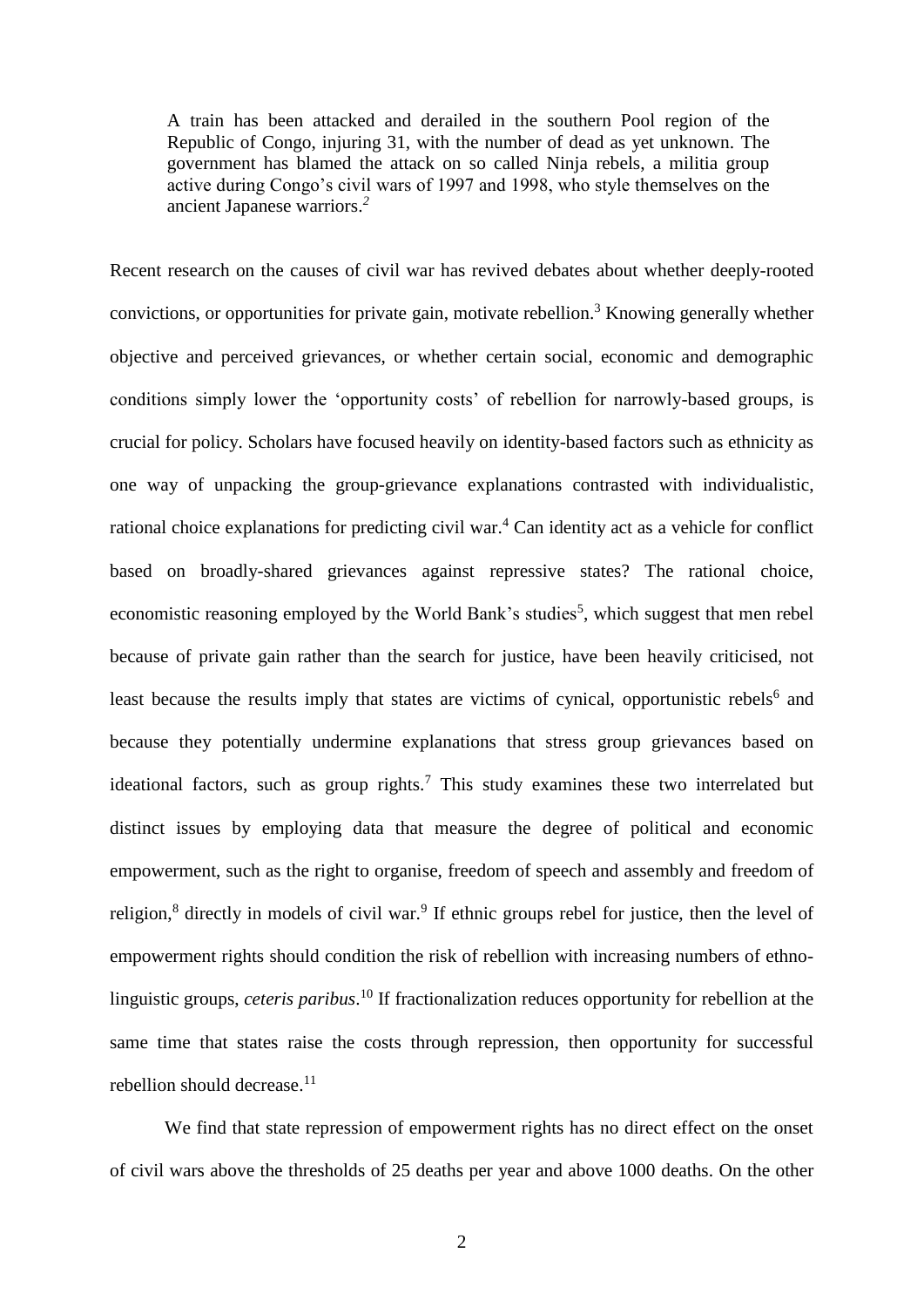hand, ethnic fractionalisation increases the chances of an onset of civil war, a result that is statistically highly significant.<sup>12</sup> Interestingly, higher levels of repression condition the effects of ethnic fractionalisation negatively. In other words, state policy that *disempowers* people under conditions of high fractionalisation prevents civil war, and relatively homogenous societies are more likely to have serious armed conflict against repressive government than they are when repression is absent, a result generally unsupportive of the view that 'group grievances' due to lack of rights drive civil war. Contrarily, the easing of repression possibly reduces the costs of organising costly violence where fractionalisation is low, allowing greater opportunity for mobilisation. In multinomial models, we find no evidence to suggest that high fractionalisation is only related to lower level armed conflict, but it seems to explain onsets of civil wars defined as 25 deaths but lower than 1000, and onsets measured above the 1000 death threshold. The conditional effects of repression and fractionalisation explain onsets at both levels of civil war. We do not find, thus, that ethnic fractionalisation affects the severity of conflict differentially as some others report.<sup>13</sup> Our results show, however, that fractionalized societies are safer when political disempowerment is high, not low, as grievance-based explanations would predict. This finding demonstrates that fractionalisation may moderate costly mobilisation, and that ethnic groups may not necessarily rebel due to broadly-shared motives for group justice.

#### *Why violence?*

The news item from Congo Brazzaville cited at the beginning contrasted with the quotation attributed to Patrick Henry during the American war of independence suggested by the title demonstrates our purpose. The Republic of the Congo is ethnically highly fractionalised and has experienced three onsets of civil war in the period under study<sup>14</sup>, but the groups organising violence are just 'Ninjas,' who might easily have organised their violence for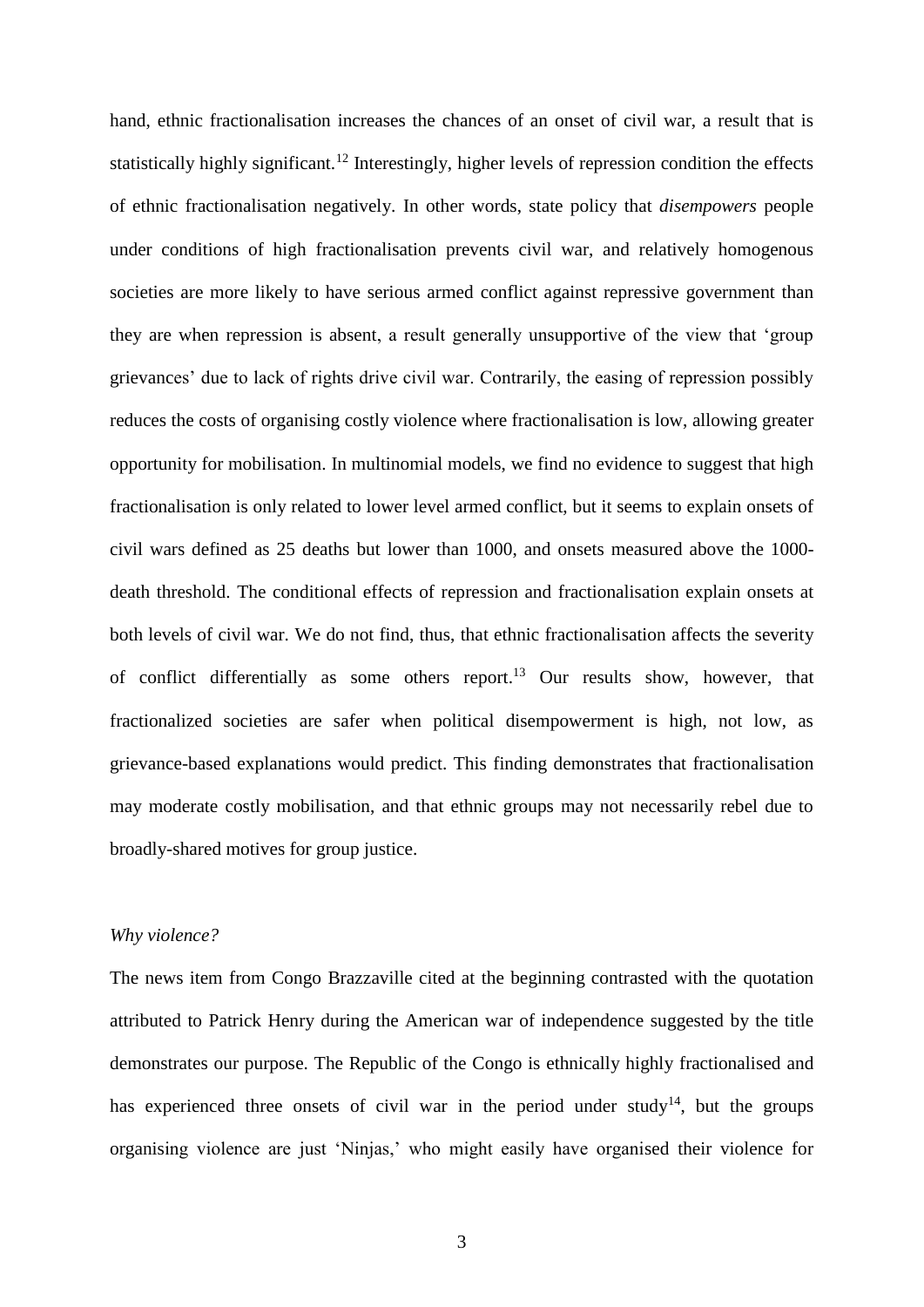championing a broader cause, such as an ethnic or regional grievance. According to the Cingranelli-Richards Human Rights Database<sup>15</sup>, Congo-Brazzaville had a good record of protecting empowerment rights. In the 1980s, however, under its leader Denis Sassou-Ngoesso's 'one-party Marxist state'<sup>16</sup> – Congo-Brazzaville had a much poorer record of protecting empowerment rights, yet the country did not suffer a single onset of civil war. Perhaps, groups organise violence for justice (particularly ethnic justice) when empowerment rights are bad ('give me liberty or give me death'), whereas groups such as the 'Ninjas' (opportunists) organise violence when empowerment rights are better, and appeals to ethnic justice and or other such salient identity claim are less credible? Similarly, Malaysia, which consistently scores far lower on empowerment rights compared with Sri Lanka, has avoided 'ethnic war' for over 40 years, while Sri Lanka has suffered numerous bouts of 'ethnic civil war' on the basis of state discrimination.<sup>17</sup> The issue relates fundamentally to what motivates people to organise costly conflict. Is violence narrowly-based, opportunistic behaviour, for self-serving reasons, or more broadly-based for justice-seeking motives as many explanations of 'ethnic conflict' suggest? Does this simple comparison between Sri Lanka and Malaysia represent a broader, more aggregate picture, or is it unique?

When Collier and Hoeffler<sup>18</sup> wrote their hotly debated article 'Greed and Grievance in Civil War,' they tested factors of opportunity and grievance as motivations for rebellion. They found that opportunity (e.g., abundant natural resources and large diasporas) had more explanatory power than grievances (e.g., rebels are motivated by ethnic or religious hatred or lack of democracy). Grievance is defined as 'widely shared dissatisfaction among group members about their cultural, political and/or economic standing vis à vis dominant groups'.<sup>19</sup> Ethnic fractionalisation as a proxy of political grievance has generally failed to support a significant connection with civil war also in other focused studies on similar questions.<sup>20</sup> These studies typically use the degree of ethnic fractionalisation in a country as a proxy for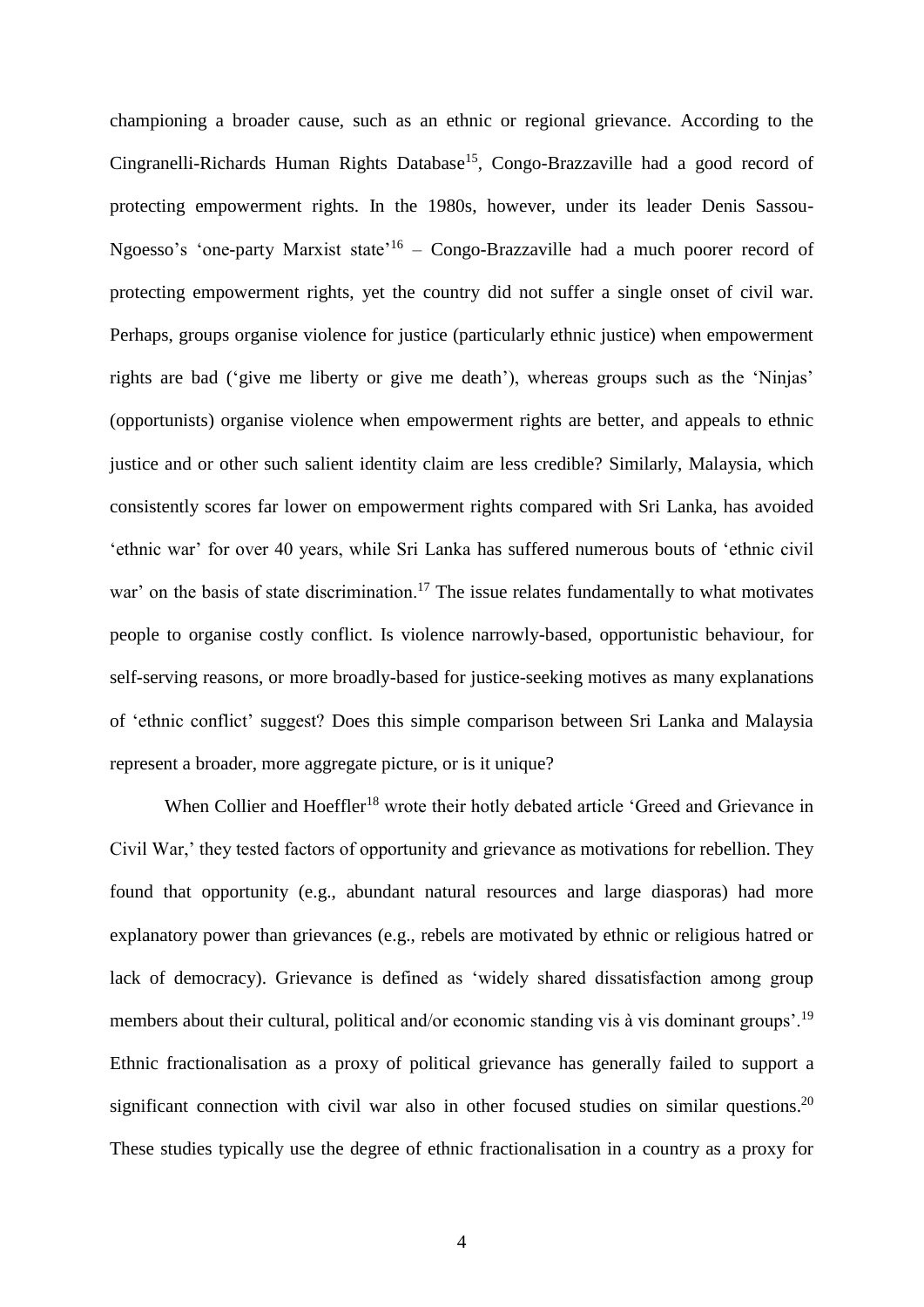'grievance' as it serves well as a probabilistic measure of finding a potentially-dissatisfied identity group in a country, all other factors being equal.<sup>21</sup> If a country has only two groups, the chance that one group will be dissatisfied at any point in time is simply lower than in a country with 10 groups, since the number of potential cleavages in society increase proportionally. However, the number of cleavages alone is criticised as atheoretical, since ethnic arithmetic alone does not capture what is salient about the conflicting groups.<sup>22</sup> Thus, we introduce a measure of a discriminatory political climate as an explanatory variable directly in the model and test the conditional effects of ethnic diversity under these discriminatory policy conditions on the probability of an onset of civil war.

Those who are less pessimistic about ethnic clashes due to high fractionalisation emphasise the moderating effect of fractionalisation due to group size. The greater the number of groups, the smaller each group's relative size, which forces consensus and compromise by thwarting the ease of mobilisation. A fractionalised society is safer because any one group will find it harder to garner a minimum-winning coalition.<sup>23</sup> Cross-cutting cleavages act as a risk-reducing factor whereas segmented cleavages (or polarisation) are likelier to occur when two groups are of relatively equal size, which increases the risk of conflict. To complicate the issue further, Esteban and  $Ray<sup>24</sup>$  argue that high fractionalisation may lead to smaller (shorter) civil wars precisely because the issues at stake are likely to be small, while polarisation (relative homogeneity) may cause larger war as the costs of not prevailing are bound to be higher, thus generating heavier investment in fighting. Since conflict is costly, under conditions of polarisation, the onsets of conflict are likelier to be fewer than under conditions of fractionalisation, but when they do occur they are likely to be more severe. They argue importantly that much of the predictions from their model might be dependent on the type of regime in place. The group size arguments, however, pay little attention to the view that conflict can be narrowly organised, and that groups do not speak with one voice. In fact, this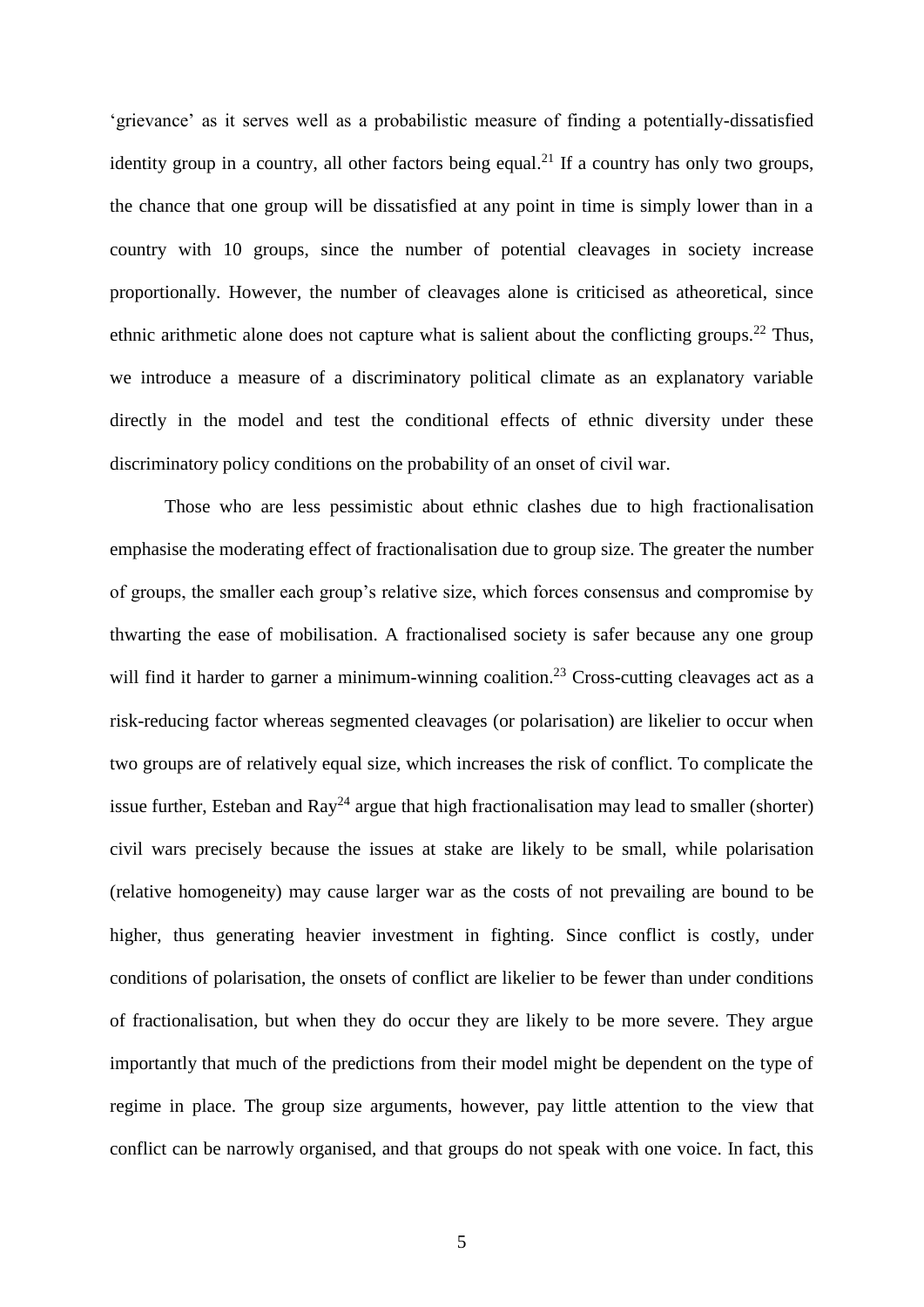view reifies groups as if they have strictly distinguishable boundaries and constitute a cohesive whole based on ethnic solidarity.

Comparatively few researchers have looked directly at human rights abuses as an explanatory factor in civil war, particularly focused on its conditional effect with ethnicity.<sup>25</sup> This shortcoming, we hold, is unfortunate given that repression is a more direct measure of conditions that cause grievance rather than simply proxying it with the degree of ethnic fractionalisation, or level of political democracy. By investigating human rights abuses, one can test more precisely the conditions that determine grievance, or the opportunity for rebellion, conditional on the ethnic arithmetic that makes up a society. Our analysis takes into consideration empowerment rights. This measure is ostensibly a more direct proxy for conditions leading to group grievance, and captures specific aspects of rights that matter for ethnic groups, such as religious and labour rights. $26$ 

#### THEORIES OF COLLECTIVE VIOLENCE

There are two competing schools that purport to explain collective violence, namely the *deprived actor* and *rational actor* schools. These grand approaches to understanding violence differ significantly. Following deprived actor (DA) logic, state repression leads to grievances, which constitute an important cause of armed rebellion. The rational actor (RA) school downplays the role of grievances as a triggering factor for rebellious activity and instead highlights potential rewards and favourable circumstances as factors motivating insurgents.

#### *Deprived Actor Model*

Relative deprivation is described as the experience of being deprived of something to which an individual feels entitled to. The deprived actor (DA) research program tries to explain the link between perceived and real deprivation and violent behaviour. Relative deprivation is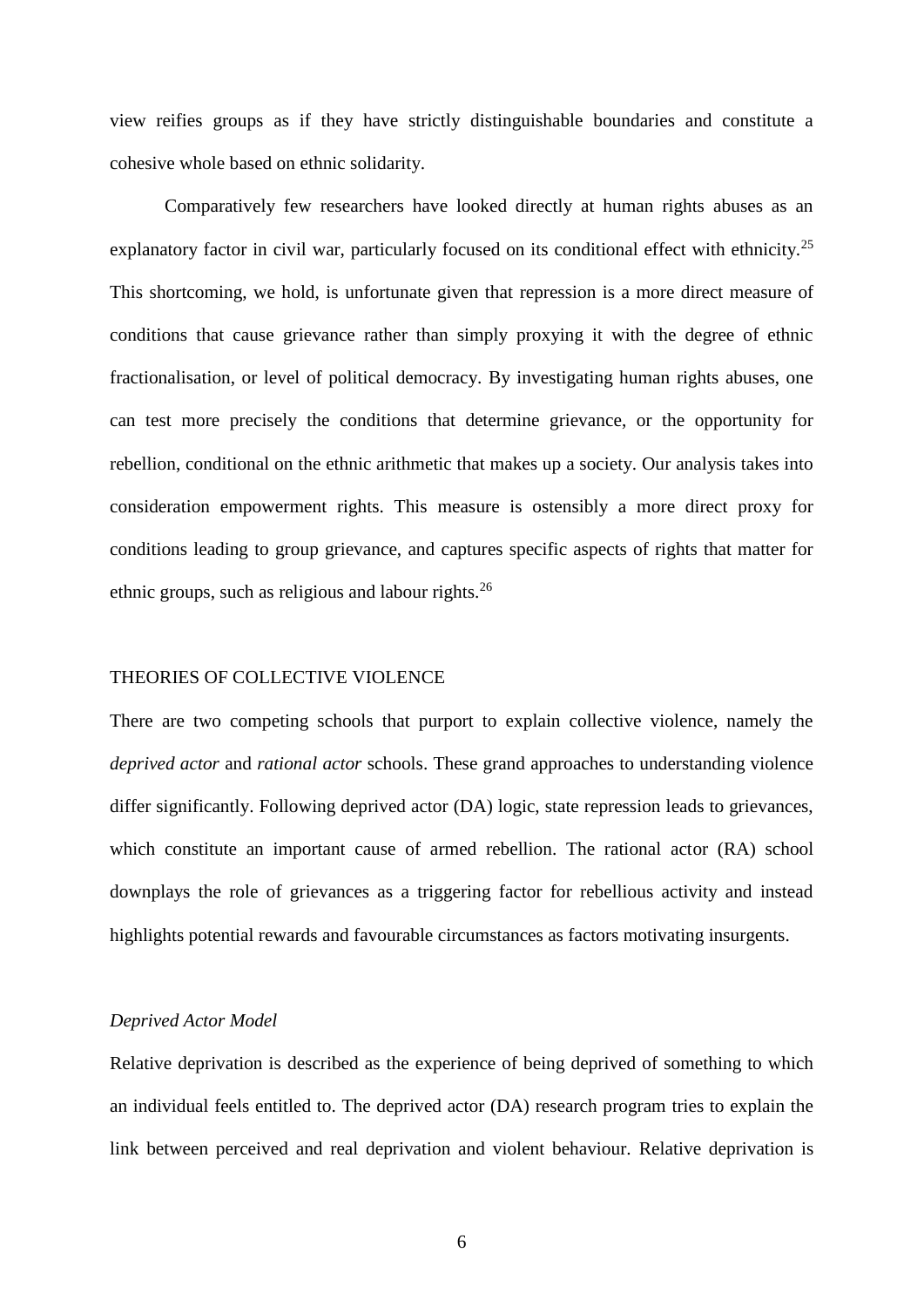defined as man's perceived discrepancy between value expectations and value capabilities. The leading proponent of the deprived actor theory is Gurr.<sup>27</sup> He postulates that the potential for collective violence is conditioned by the intensity and extent of relative deprivation. The causal chain Gurr proposes is as follows: 'first the development of discontent, second the politicisation of that discontent, and finally its actualisation in violent action against political objects and actors'. 28

### *Rational Actor Model*

The rational actor (RA) school has its background in economic theory. RA theories emphasise both resource mobilisation<sup>29</sup> and opportunity structures.<sup>30</sup> The RA school does not believe that deprivation and anger were either a necessary or sufficient condition for violent behaviour.<sup>31</sup> In a study of the English, American, French and Russian revolutions, Brinton<sup>32</sup> pointed out that each of these events occurred at times when the material conditions for people were improving. He suggests that the elites played an important part in these revolts, and emphasises factors like weak states and distrust among the old ruling class for the revolts.<sup>33</sup> These revolutions were driven by opportunities afforded by state weakness and strategic mobilisation.

To summarise, RA theories view the expectation of reward as the most important motivating factor for rebellious activity. The RA school proposes that all actors are rational actors who use a simple cost-benefit calculus to decide whether violence will yield a better payoff than no violence. This choice will be made only if their personal gains from dissident activities are greater than that from other activities.<sup>34</sup> Thus, a rational decision-maker will engage in rebellious activity whenever this approach proves to be the most advantageous way of competing in a world where payoffs are scarce. <sup>35</sup> Following the logic of RA theory, it is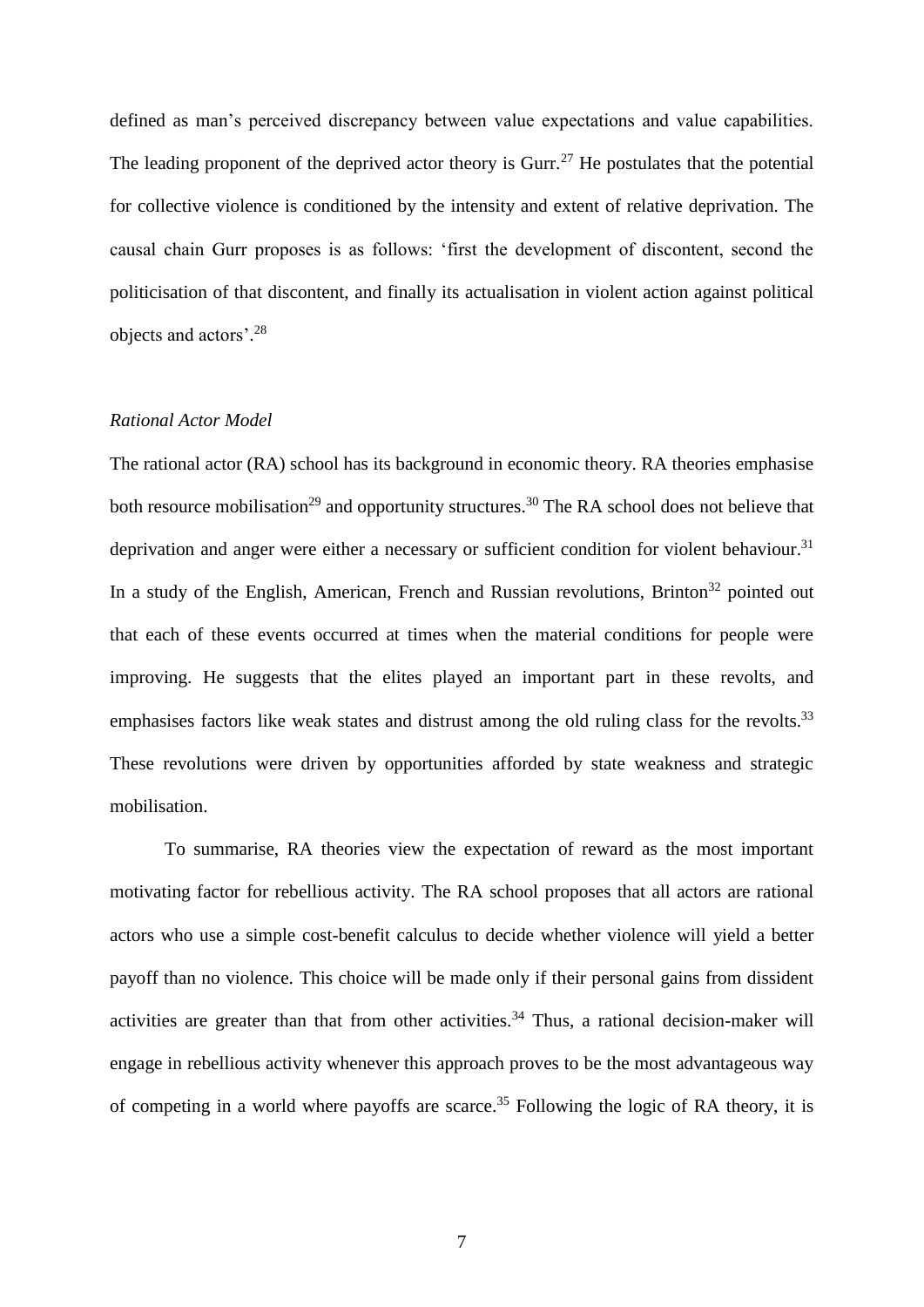reasonable to expect that state repression would reduce the risk of rebellion since the opportunity of rebellion will be more constrained, raising costs.

#### *Overcoming the Collective Action Problem*

One of the earliest proponents of the rational actor approach was  $OIson<sup>36</sup>$ , who highlighted the *collective action problem*. Collective action is the activity of a group of individuals to pursue public goods. The collective action problem is an important element in the critique of the deprived actor approach. For a group of people to decide to incite a rebellion, they would need to overcome the collective action problem, i.e. induce individuals to cooperate instead of taking advantage of others' cooperative behaviour. The rational actor school claims that grievances are always present, and that the prime motivation for collective action is an expectation of reward.<sup>37</sup> The RA approach holds that collective action occurs after changes in group resources, organisation and opportunity. And while grievances might be viewed as necessary for the formation of movements, these are explained either by changes in power relations or by structural conflicts of interests.<sup>38</sup>

Ethnicity allows the deprived actor approach to explain how the collective action problem can be overcome. Identity is supposed to act as an 'effective tie' that binds people together for pursuing common goals.<sup>39</sup> In order for a group of people to mobilise, they need a common identity. The structural theory of ethnic collective action presupposes that when members of the same ethnic group hold important positions in occupational structures, or in the labour market, and when they become aware of their common plight, collective action will follow naturally. If the group has something to gain by cooperating, then this produces an incentive to embark upon a strategy of collective action.<sup>40</sup> This theory can easily be transferred to the study of civil war. A DA approach to ethnicity as an explanatory factor in civil war looks to psychology. Psychological theories explain ethnic groups as fulfilling an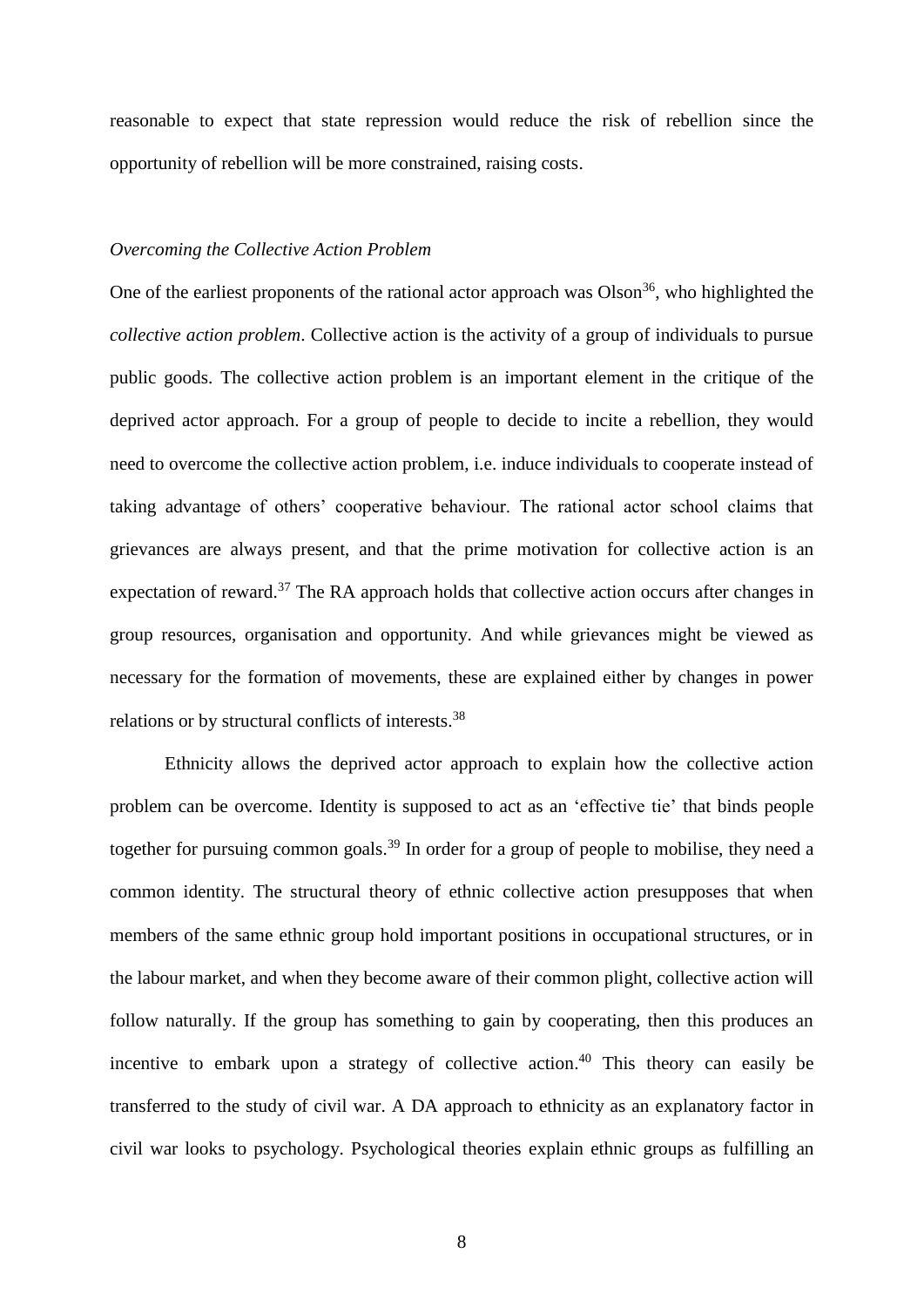individuals' need to belong to a group and to maintain or enhance self-esteem.<sup>41</sup> When other groups threaten these beliefs, conflict ensues. Ethnicity, thus, might lower the cost of rebellion due to lower organisation costs.

#### *The Contemporary Debate: "Greed vs. Grievance"*

In 2004, Collier and Hoeffler presented their hotly debated article "Greed and Grievances in Civil War." Their model also influenced the various World Bank's studies on civil war. Mirroring RA arguments, they provide a model and supporting empirical evidence demonstrating that opportunity factors provide a better explanation of the occurrence of civil war than grievance factors. Their finding  $-$  i.e., that economic variables provide more explanatory power than social variables – received much attention from the media, policymakers and academics. The greed or opportunity argument states that rebellion is not explained by motive, but rather by conditions that generate profitable circumstances, the underlying motivating factor being narrow self-interest rather than broad justice provision.<sup>42</sup> One could argue that the greed vs. grievance debate is the continuation of the RA vs. DA disagreements.

We introduce a measure of state repression to evaluate the greed vs. grievance debate more succinctly. Rather then grievance, the opportunity or 'greed' explanations of civil war have recently been highlighted in two significant ways--namely state weakness<sup>43</sup> and economic/material factors. <sup>44</sup> Both Fearon and Laitin and Collier and Hoeffler report that opportunity factors are more important. However, we contend that the grievance side of the argument could be proxied more directly. When investigating the causes of civil war onset, Fearon and Laitin and Collier and Hoeffler<sup>45</sup> have used ethnicity and regime type as proxies for grievances. The probabilistic assumption about why fractionaolization alone matters for explaining grievance is theoretically weak. We suggest that ethnicity must matter in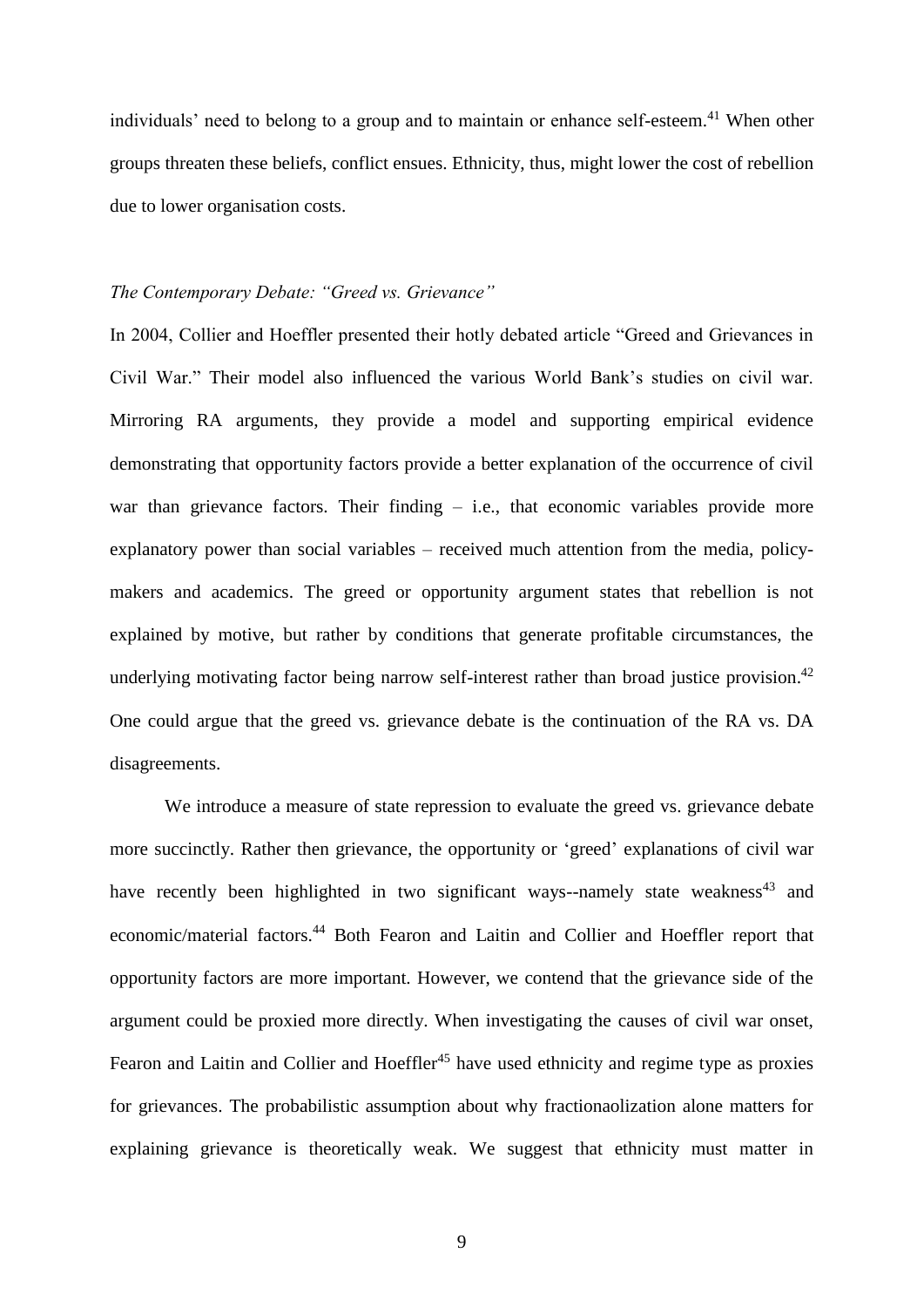conjunction with a deleterious political environment for group rights—i.e. ethnicity must matter contingent on repression. Thus, we introduce state repression of 'soft rights'  $-$  i.e., government respect for political rights and civil liberties as a more direct measure of conditions that would predict the motivation for ethnic group mobilization against the state.

Our measure captures the degree of state repression of rights. Tilly<sup>46</sup> posits that repression raises the costs of collective action, and that this has a negative effect on mobilisation; i.e. the classic RA explanation. Lichbach<sup>47</sup>, on the other hand, proposes an alternative RA model to explain why government repression increases the risk of violent activities. The underlying logic is that an increase in repression of non-violent activity will reduce the use of non-violence. But this will, however, increase the level of violent activities by an opposition group because the relative costs of non-violent behavior thereby increases, while the costs of violent behavior decrease.<sup>48</sup> Thus, the issue of whether repression increases or decreases civil war is an empirical one. On the one hand, the direct effect of the lack of political and social rights should tell us whether these factors motivate rebellion, and on the other hand, if ethnicity leads to group mobilisation and rebellion, is this bound to be conditioned by the level of state repression?

Few studies have examined the link between government repression of the rights of citizens and the onset of civil war. In our empirical analyses we choose to employ empowerment rights – rather than physical integrity rights – as our measure of state repression, given that the former is far less likely to be associated with problems of endogeneity (meaning that the dependent variable can be said to influence one or more of the independent variables). It can be argued that an index composed of measures of torture, imprisonment and extrajudicial killings is too closely related to a state's response to armed challenges. The CIRI human rights data<sup>49</sup> measure *empowerment rights* that include indicators denoting freedom of movement, freedom of speech, workers' rights, political participation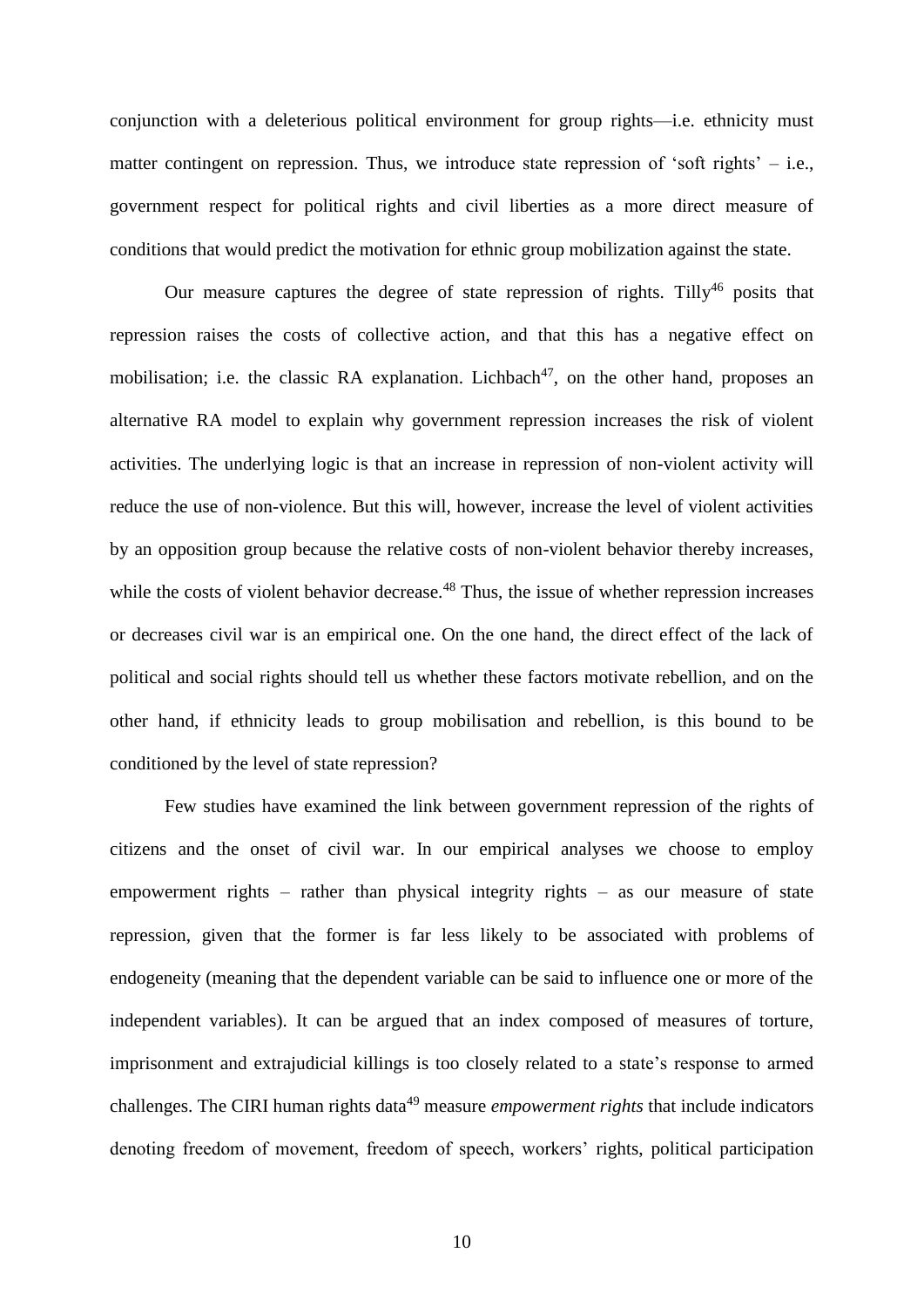and freedom of religion.<sup>50</sup> The measurements are obtained by content analyses of rights on the books and rights in practice obtained from Amnesty and the US State Department reports. The scale is constructed using a probabilistic cumulative scale analysis, employing five indicators of movement, freedom of speech, worker's rights, political participation and freedom of religion. The rights are scaled on an 11-point additive scale, which we have inverted to mean repression rather that rights for ease of interpretation. For the coding scheme of the empowerment rights index, see Appendix.

Some have questioned the standard measures of human rights abuse used in statistical analyses. It is indeed important to be aware of the danger that we might be really measuring what Donelly<sup>51</sup> calls excessive or "false" universalism. Goldstein<sup>52</sup> maintains that defining what human rights really are poses great difficulties. He argues that the U.S. government and several Western-based human rights organisations have concentrated mainly on political and civil rights and the rights of personal security, while communist and Third World countries have emphasized social and economic rights. The U.S. State Department as well as Amnesty International provide worldwide accounts of human rights violations through their annual country reports. Both sets of reports have been criticised: the Amnesty International for being too "soft" on communist and Third World countries<sup>53</sup>; and the U.S. State Department for being too lenient on allies of the U.S.<sup>54</sup> Poe, Carey and Vasquez<sup>55</sup> examined both data sources and conclude that the State Department's reports have at times favoured U.S. friends compared with the reports from Amnesty International, but that this bias has disappeared in later years. While we do acknowledge that there is some validity to the argument that human rights may not be universal, our paper is designed to address theoretical debates working from the assumption, such as rational choice theory, that human motivations stem from very similar desires, where cultural differences only condition underlying motives at the margins.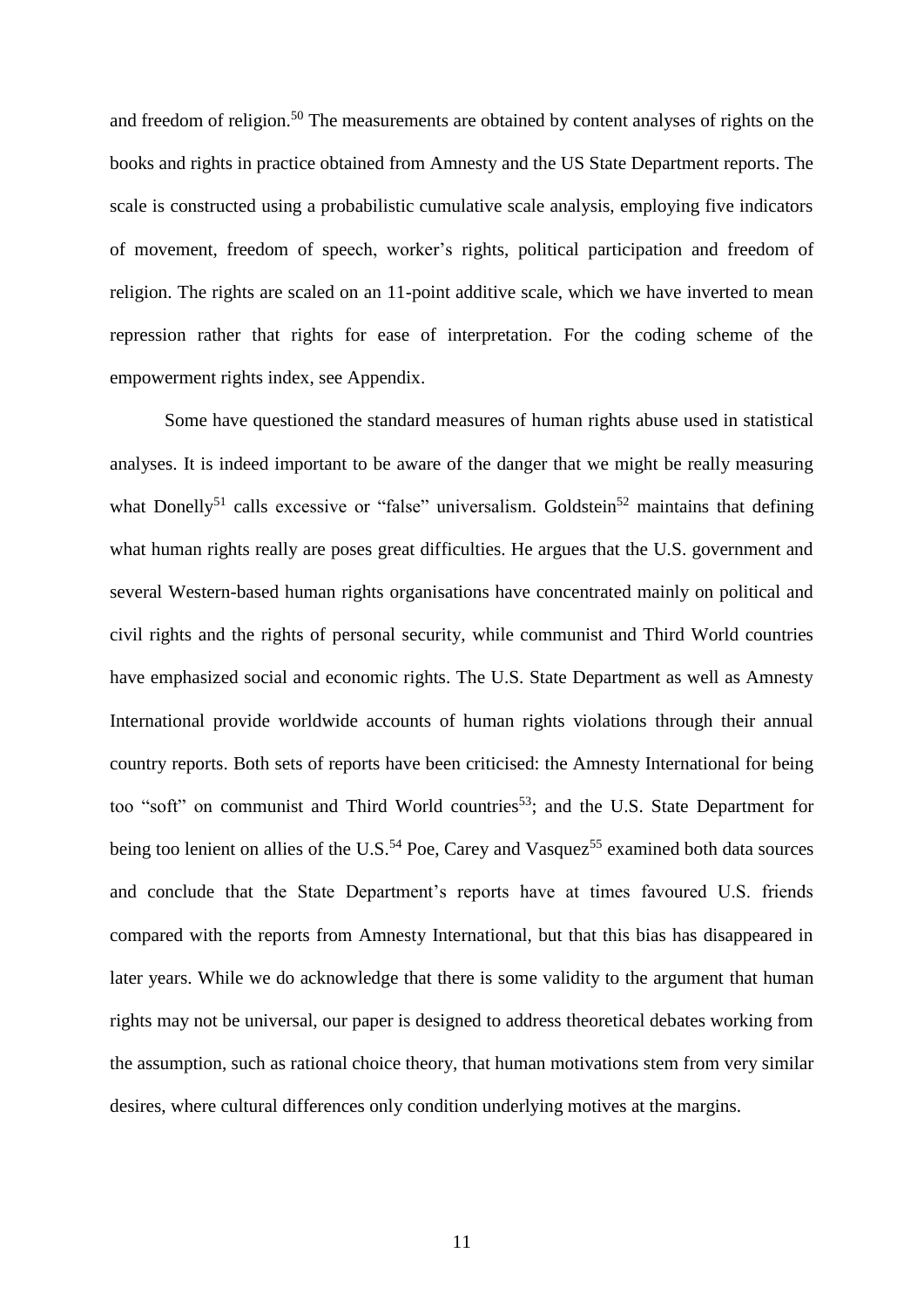#### RESEARCH DESIGN

Our dependent variable is onset of civil war. The Uppsala data, which is used in the analysis, operate with a limit of 25 and above yearly battle deaths as their threshold for identifying a civil war.<sup>56</sup> Gleditsch et al.<sup>57</sup> argue that the Correlates of War threshold of 1,000 yearly battle related deaths is too high and tends to exclude many politically-significant conflicts where theoretically at least 999 people could have died in a single year. <sup>58</sup> Since we are investigating a relatively short period of time, using a lower threshold allows greater variability in the dependent variable, which is a statistical advantage. Operating with two different thresholds of conflict also allows us to include a trichotomous dependent variable (for the multinomial models), where the two thresholds of civil war onset are compared separately with the reference category (no civil war onset). Further, the conflict must occur between the government of a state and one or more internal opposition groups. Civil war onset is a dichotomous (two-category) variable – the categories being onset  $(1)$  and no onset  $(0)$  – and we therefore use a maximum likelihood logistic model. This approach provides an adaptable, general purpose modelling strategy with easy-to-grasp interpretation.<sup>59</sup> The logistic (or logit) regression model gives us the calculated probability of the dependent variable having the value 1, given the values on the explanatory variables. We have chosen to employ King and Zeng's<sup>60</sup> model of rare-event data; i.e., their rare events logit (or *ReLogit*) software.

By employing logistic regression analysis on longitudinal data, our choice of method is what Beck, Katz and Tucker<sup>61</sup> call *binary time series cross sectional data* (BTSCS). Time series data of this sort suffer from problems of temporal dependence, or non-independence of the error term. We follow their advice and fix this technicality by including a count of the years since the last onset of conflict, i.e. the number of years that have passed since the country in question last experienced civil war, to account for temporal dependence.<sup>62</sup>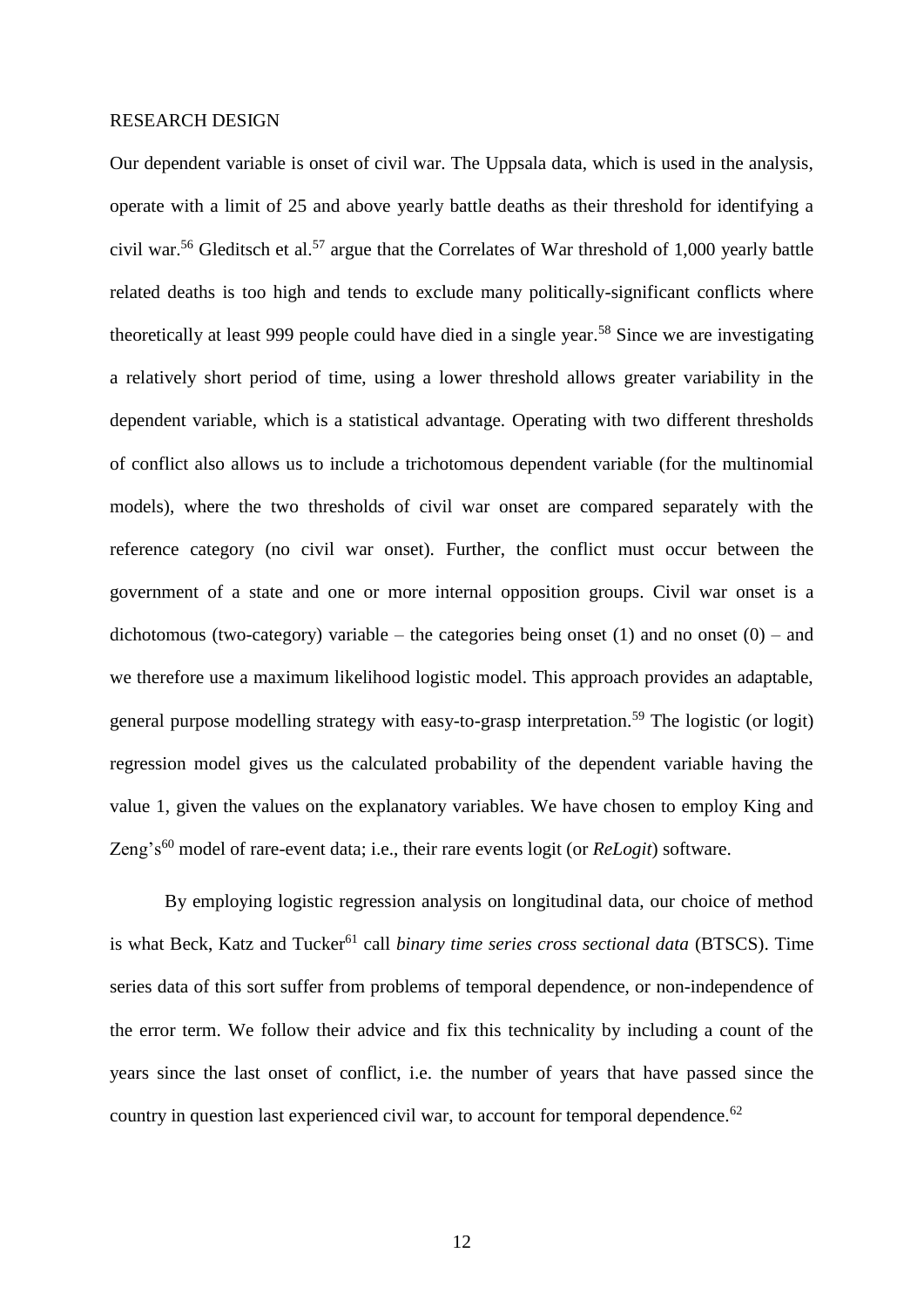One major caveat concerning the use of state repression as an explanatory variable of civil war onset is the problem of *endogeneity* – i.e., that the endogenous variable can be said to influence one or more of the exogenous variables. Previous studies have shown that civil and interstate wars determine the degree of state repression.<sup>63</sup> However, in these instances state repression has been proxied by violations of people's 'physical integrity rights' captured by measures such as the Political Terror Scale (PTS). By examining civil war onset rather than incidents, much of the endogeneity problem is taken care of. By definition, there has to be no war in the two years prior to an onset, thus it is highly unlikely that violence was the cause of repression rather than the other way around. In addition, the low threshold of 25 deaths for civil war onset reduces the problem of endogeneity, particularly when we explain conflicts above 1000 battle deaths holding small wars constant in the model.

We have taken three further precautions to minimise endogeneity. First, we use a measure of state repression of empowerment – or "soft" – rights rather than measures of physical integrity like the PTS or the CIRI physical integrity rights index. Empowerment rights are correlated with these measures by a Pearsons *R* of 0.496 and 0.535, respectively. A distinction can surely be made between "soft" rights and integrity rights, and our contention is that the causal relationship is less problematic with regards to the former. Secondly, by lagging empowerment rights one year, we ensure that repression is prior to the outbreak of civil war. Thirdly, we employ a multinomial regression model to deal with the endogeneity problem since large civil wars are preceded by the smaller ones, which are accounted for in an encompassing single model.

Multinomial regression builds on ordinary binary logistic regression but allows the researcher to explore dependent variables that have more than two categories. This makes it possible to examine different thresholds of civil war onset in the same model. We have chosen to divide up the dependent variable *ONSET* and create a new three-category dependent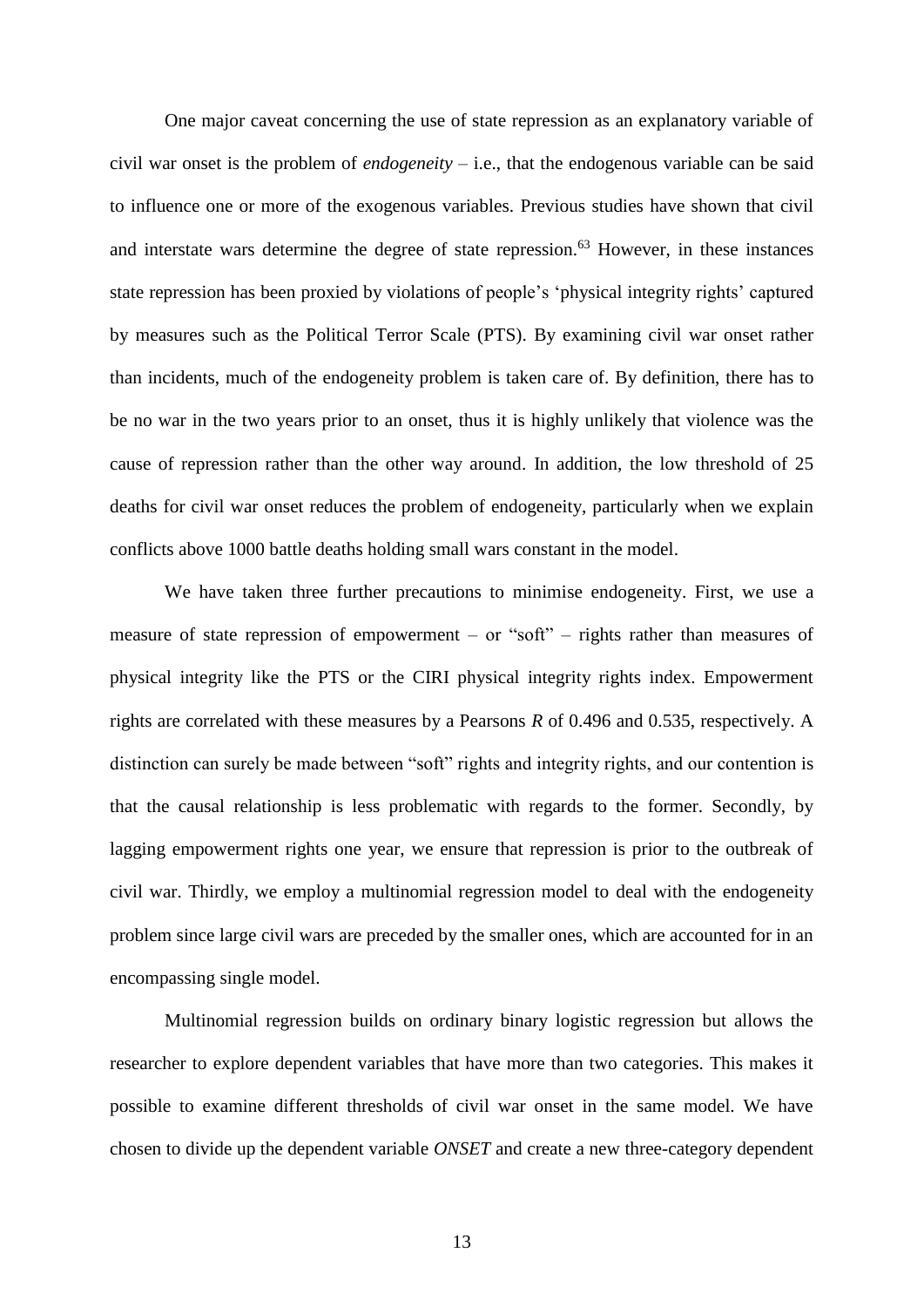variable: *MULTIONSET*. The categories are listed in Table I. Each of the categories of war onset is compared separately to the reference category (no onset). In a binary model, the base outcome  $Y_i = 1$  is the same as  $Y_i \neq m$  (*m* = probability of outcome  $Y_i = 1$ ). But in a model with three or more possible outcomes, the results  $Y_i = 1$  and  $Y_i \neq m$  are different.<sup>64</sup> The equation for our multinomial model is as follows:

$$
L_{1} = \ln\left(\frac{P(Y=25-1,000BRDs)}{P(no\_onset)}\right) = \beta_{0} + \beta_{1}X_{i1} + \beta_{2}X_{i2} + ... + \beta_{k-1}X_{i,k-1} + e
$$

$$
L_{2} = \ln\left(\frac{P(Y=1000 + BRDs)}{P(no\_onset)}\right) = \beta_{0} + \beta_{1}X_{i1} + \beta_{2}X_{i2} + ... + \beta_{k-1}X_{i,k-1} + e
$$

As we see from the equation above, we now have different logit coefficients for the two different thresholds of civil war onset.

*Variables.* Our analysis covers 143 states over the period 1980-2004 totalling 2,606 observations. We use a variable constructed by Strand<sup>65</sup> based on the Uppsala Armed Conflict Dataset.<sup>66</sup> For our first models, we use the onset variable coded by Strand<sup>67</sup>, but we proceed by recoding this dichotomous variable to make a trichotomous variable (MULTIONSETS). The value  $Y = 1$  is given to all civil war onsets with more than 25 BRDs in the year the conflict started.<sup>68</sup> A civil war onset is a conflict-year that is preceded by at least two successive years of peace. $69$  As Table 1 shows, small and large wars seem to have a very similar frequency, which challenges the view that small wars are more frequent but large wars are less. Perhaps the Cold War years saw larger numbers of small wars, an issue we leave for a future date to explore.

**Table I. Frequency of civil war onsets for small and large wars, 1980–2004**

| <b>Multionset</b> | Frequency | Per cent |
|-------------------|-----------|----------|
| No War            |           | 96 92    |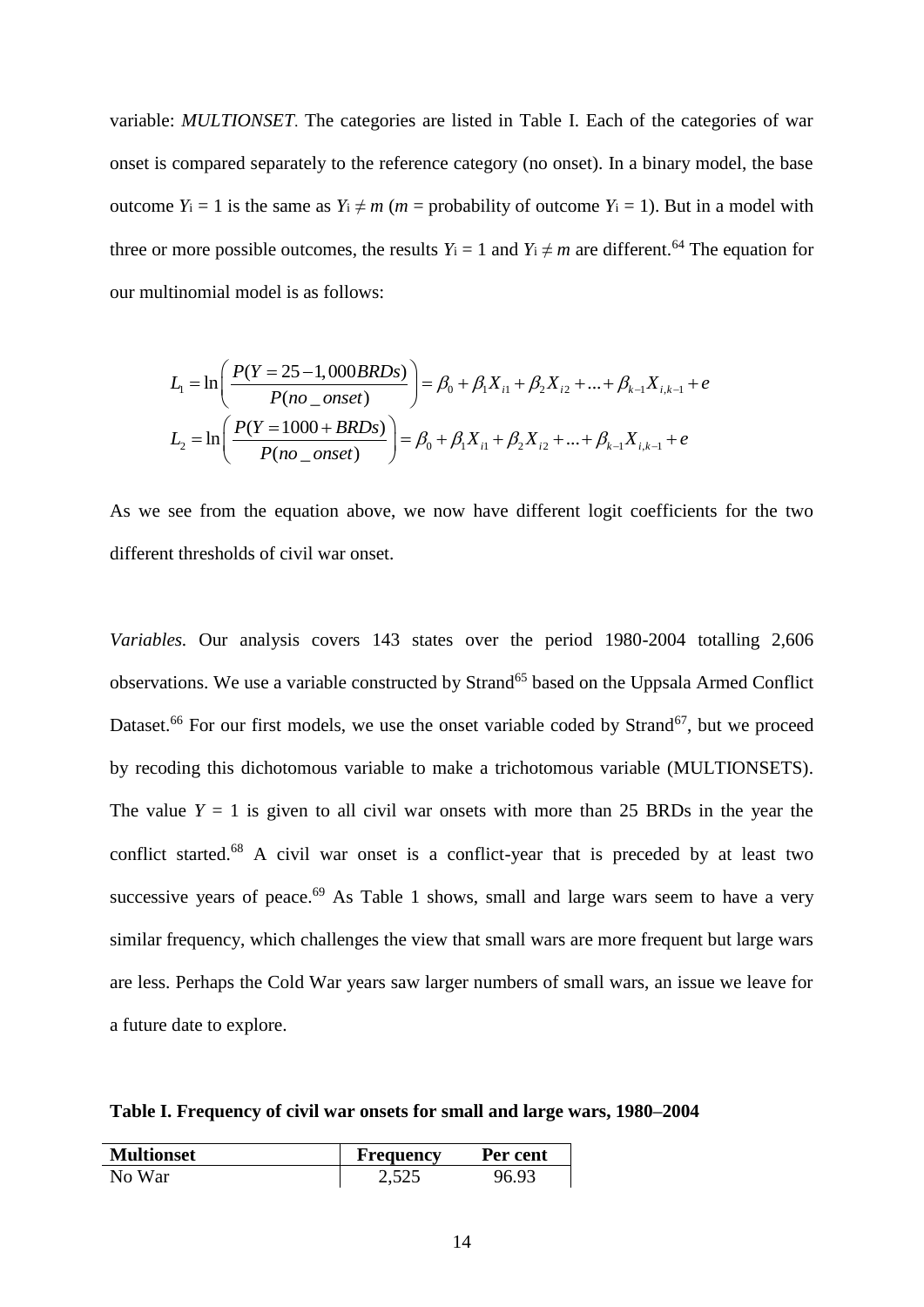| Between 25 and 1,000 BRDs | 43    | 1.65   |  |
|---------------------------|-------|--------|--|
| More than 1,000 BRDs      | 37    | 1.42   |  |
| Total                     | 2,605 | 100.00 |  |
| .<br>$- - -$              |       |        |  |

BRDs = battle related deaths.

*Control variables.* We follow Fearon and Laitin's widely-cited study on civil war to inform our models. <sup>70</sup> *Regime type* is a commonly employed control in empirical studies of civil war. Many researchers find that democratic and autocratic countries alike experience fewer civil wars compared with intermediate regimes (henceforth anocracies).<sup>71</sup> Anacrocies are societies where central authority is weak or nonexistent. Others highlight the transition period from one form of government to another as a factor increasing the risk of civil war.<sup>72</sup> Following others, we use the Polity IV dataset on institutional democracy.<sup>73</sup> We dummy code democracy so as to separate democracies and autocracies from the anocracies, which serve as the reference category.<sup>74</sup> We lag all our control variables by one year.

*Income per capita* is a robust predictor of civil war onset.<sup>75</sup> Data on GDP per capita is from the World Bank. <sup>76</sup> This variable is log transformed to avoid skewness. We also include *ECONOMIC growth* in our analysis. According to rational actor theory, a primary commodity exporting country would be more prone to civil war, not least because oil exports increases the potential rewards of rebellion. It can also be a measure of a weak state structure, and resource dependence may help finance rebel movements.<sup>77</sup> We use Fearon and Laitin's dummy variable for oil dependent countries. Each country-year in which fuel exports surpassed one third of total export revenues is coded as 1 and 0 if not.

Apparently, large countries are more susceptible to rebellion than smaller ones. As a measure of size, we have included *POPULATION*, <sup>78</sup> taken from the World Bank. <sup>79</sup> This variable is log transformed to reduce skewness. In addition, we include two measures that capture conditions favourable for insurgency. The first one, *PER CENT mountainous*, is from Fearon and Laitin. They argue that rough terrain should favour insurgency.<sup>80</sup> The second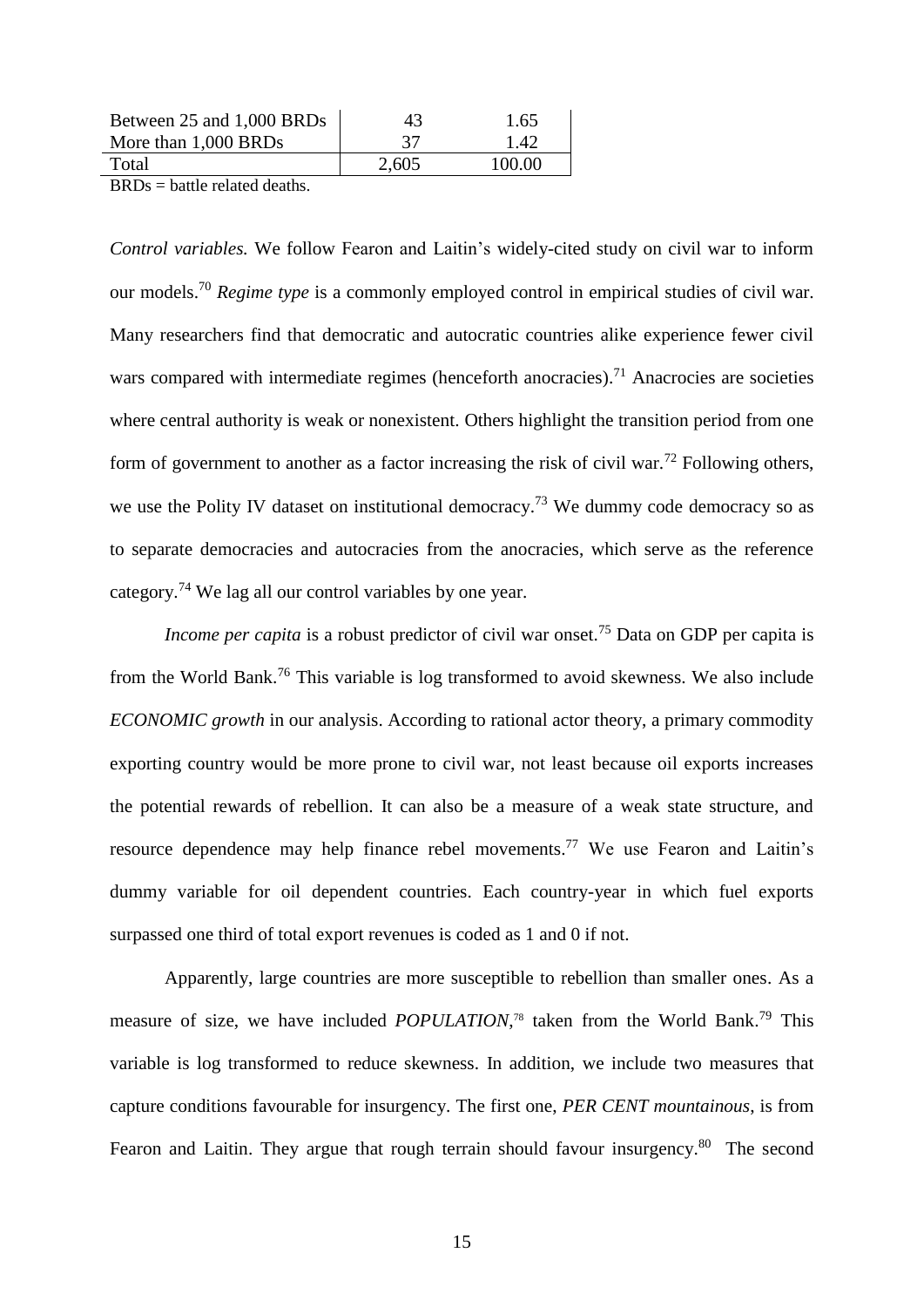geographic measure is *NONCONTIGUOUS state*, also obtained from the Fearon and Laitin<sup>81</sup> dataset. Noncontiguous state is a dummy variable where the value 1 is given to those states that have populations above 10,000 that are separated from the mainland by at least 100 km of water. Such a separation of territory apparently leads to irredentist/secessionist insurgency, all of which are good controls when predicting how ethnicity may matter for civil war.

#### RESULTS

We present the rare events logit analysis with state repression as the main independent variable in Table II.

| Table II. Kare events logit analysis preuteing civil war onset |          |         |         |  |  |
|----------------------------------------------------------------|----------|---------|---------|--|--|
| <b>Variables</b>                                               | $\bm{b}$ | Z.      | p-value |  |  |
| State repression*                                              | 0.055    | 0.97    | 0.332   |  |  |
| Ethnic fractionalisation*                                      | 1.349    | 2.68    | 0.007   |  |  |
|                                                                |          |         |         |  |  |
| Per capita income*/                                            | $-0.535$ | $-2.85$ | 0.004   |  |  |
| Economic growth*                                               | $-0.019$ | $-0.96$ | 0.337   |  |  |
| Democracy <sup>*a</sup>                                        | 0.195    | 0.47    | 0.636   |  |  |
| Autocracy <sup>*a</sup>                                        | $-0.283$ | $-0.91$ | 0.364   |  |  |
| Oil exporter*                                                  | 0.733    | 2.00    | 0.045   |  |  |
| Population*/                                                   | 0.232    | 2.37    | 0.018   |  |  |
| Per cent mountainous                                           | 0.147    | 1.40    | 0.160   |  |  |
| Noncontiguous state                                            | 0.882    | 2.62    | 0.009   |  |  |
| Constant                                                       | $-4.545$ | $-2.01$ | 0.044   |  |  |
| <b>Temporal dependence</b>                                     |          |         |         |  |  |
| Peace years                                                    | 0.347    | 1.48    | 0.138   |  |  |
| Spline(1)                                                      | 0.041    | 1.36    | 0.173   |  |  |
| Spline(2)                                                      | $-0.010$ | $-1.18$ | 0.239   |  |  |
| Spline(3)                                                      | 0.002    | 0.76    | 0.448   |  |  |
| Number of observations                                         | 2,605    |         |         |  |  |

**Table II. Rare events logit analysis predicting civil war onset** 

Note: *\**Lagged one year *†*Log transformed ªAnocracy as reference category

The parameters are estimated using King and Zeng (2001a,b) ReLogit software. The units are clustered by country using Huber-White robust standard errors (White 1980). The dependent variable includes all civil war onsets with more that 25 BRDs.

BRDs = battle related deaths.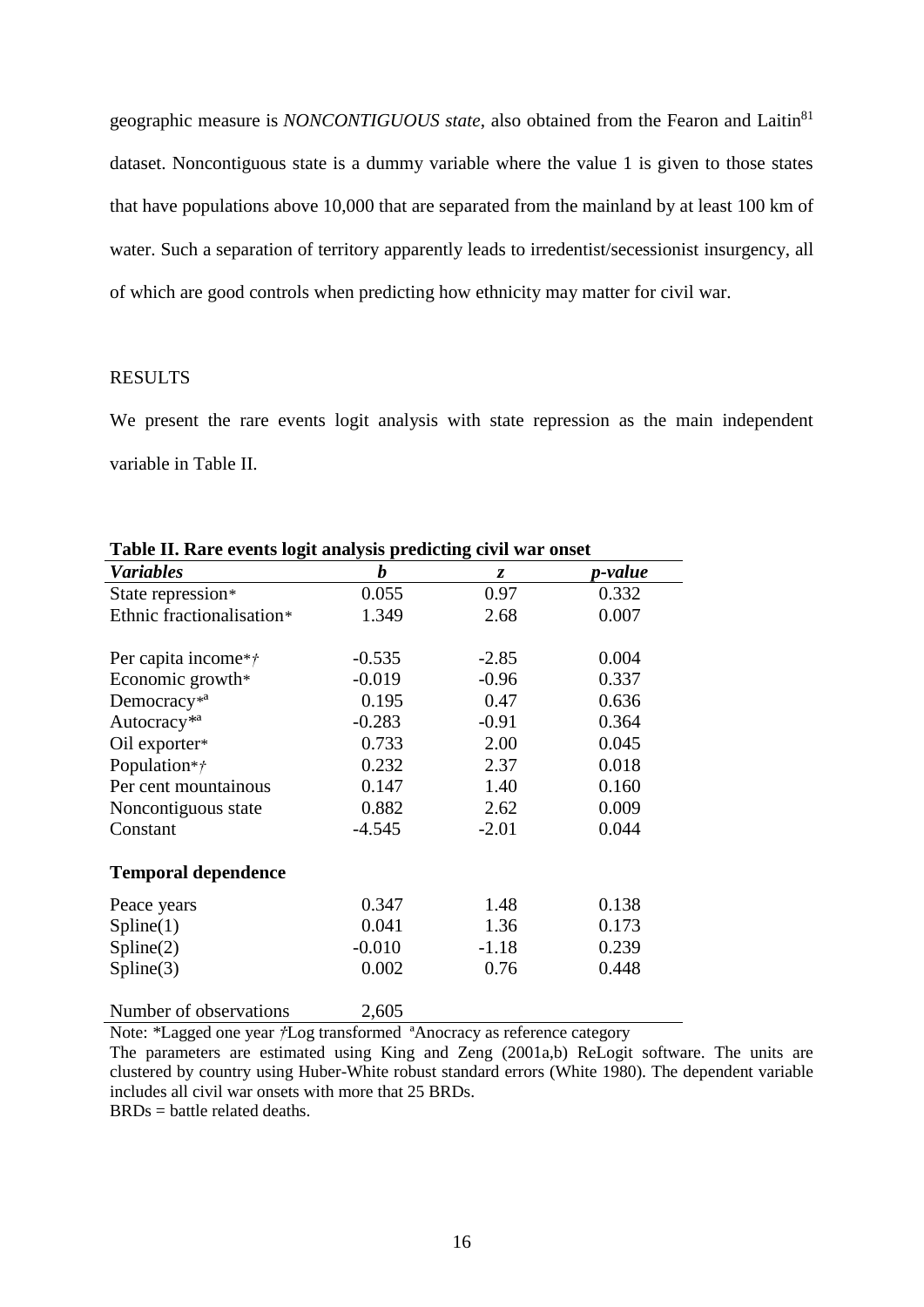As seen there, repression of empowerment rights has no statistically significant effect on the onset of civil wars defined as 25 BRDs and above. Ethnic fractionalisation, on the other hand, positively predicts the onset of civil war, results also reported by others.<sup>82</sup> Holding all the variables at their mean values, we computed a baseline predicted probability of an onset of civil war. We then raised the value of fractionalisation by its mean value plus a standard deviation holding all the other variables at their means. The recomputed prediction was 46 per cent larger than the baseline. The same exercise using income per capita led to a change of the baseline by 43 per cent. This suggests that the substantive impact of ethnic fractionalisation is as large as that of income. Ethnic fractionalisation is positively related to the onset of civil wars above 25 deaths, supporting the view that the larger the number of ethnic groups in a country the greater the chance of conflict. Of course, since we find some evidence that the effect maybe curvilinear, which supports the polarisation argument, at least for the time period that we test (1980-2004), fractionalisation matters. In order, however, to figure out whether this is opportunistic versus a grievance-based outcome, we test the conditional effect of fractionalisation with empowerment rights.

| <b>Variables</b>           | b        | Z.      |       |
|----------------------------|----------|---------|-------|
| State repression*          | 0.181    | 2.16    | 0.030 |
| Ethnic fractionalisation*  | 2.578    | 3.90    | 0.000 |
| Interaction repr-ethnic*   | $-0.227$ | $-1.89$ | 0.059 |
|                            |          |         |       |
| Per capita income*/        | $-0.467$ | $-2.52$ | 0.012 |
| Economic growth*           | $-0.020$ | $-1.04$ | 0.299 |
| Democracy $*^a$            | 0.210    | 0.51    | 0.608 |
| Autocracy <sup>*a</sup>    | $-0.267$ | $-0.86$ | 0.392 |
| Oil exporter*              | 0.728    | 1.97    | 0.049 |
| Population*/               | 0.216    | 2.20    | 0.028 |
| Per cent mountainous       | 0.153    | 1.44    | 0.150 |
| Noncontiguous state        | 0.856    | 2.43    | 0.015 |
| Constant                   | $-5.482$ | $-2.43$ | 0.015 |
| <b>Temporal dependence</b> |          |         |       |
| Peace years                | 0.344    | 1.46    | 0.143 |

**Table III. Rare events logit analysis predicting civil war onset conditional on ethnic fractionalisation and repression**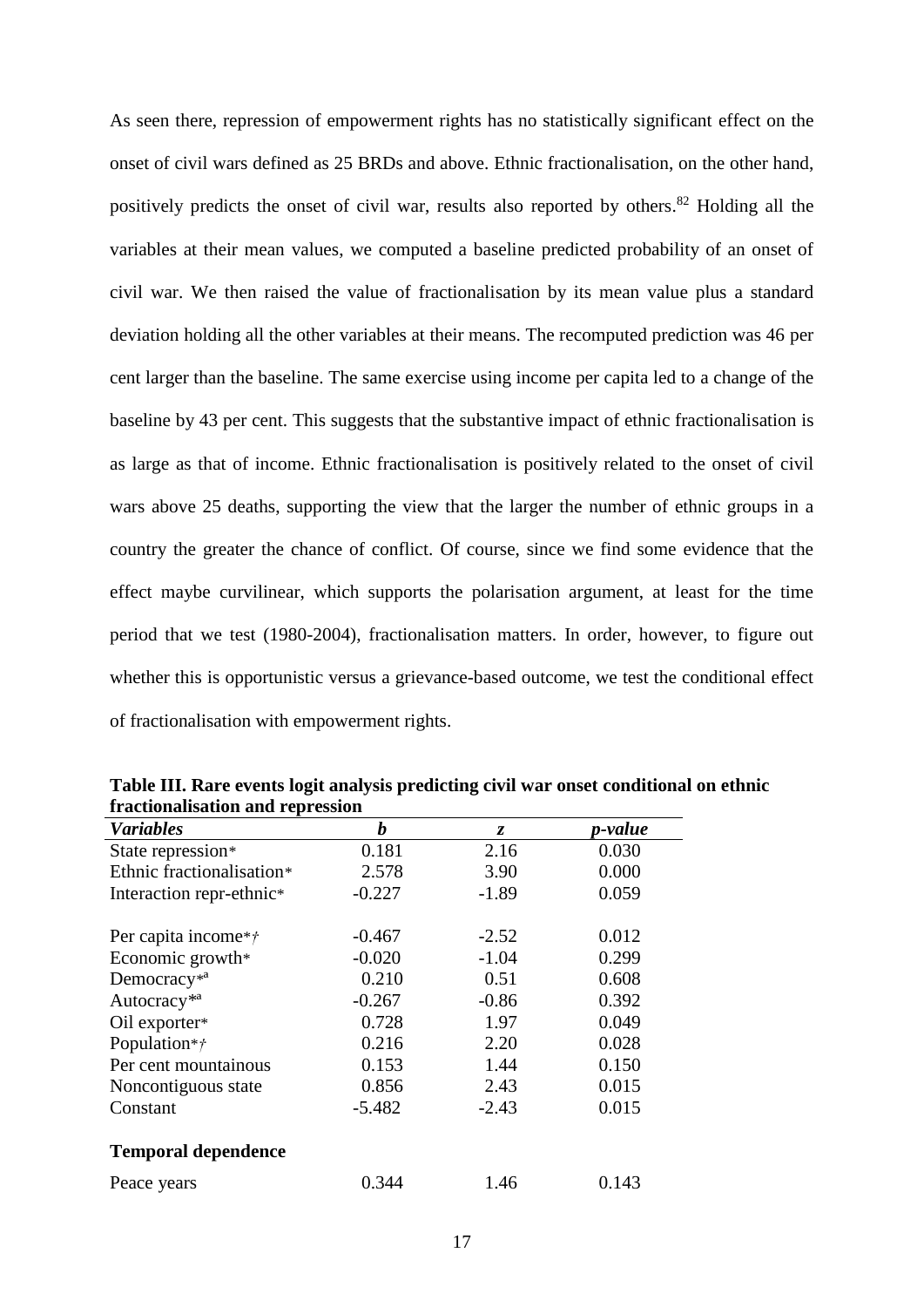| Spline(1) | 0.041                | 1.36    | 0.172 |
|-----------|----------------------|---------|-------|
| Spline(2) | $-0.010$             | $-1.19$ | 0.236 |
| Spline(3) | 0.002                | 0.76    | 0.447 |
| .         | $\sim$ $\sim$ $\sim$ |         |       |

Number of observations 2,605 Note: *\**Lagged one year *†*Log transformed ªAnocracy as reference category

The parameters are estimated using King and Zeng (2001a,b) ReLogit software. The units are clustered by country using Huber-White robust standard errors (White 1980). The dependent variable includes all civil war onsets with more that  $25$  BRDs. BRDs = battle related deaths.

As seen in Table III, the interaction term between repression of empowerment and ethnic fractionalisation is negatively related to the onset of civil war and statistically significant. The single term of ethnic fractionalisation is now highly significant statistically, and should be interpreted as the effect of ethnic fractionalisation on the onset of a civil war at the value of zero repression.<sup>83</sup> Ethnic groups rebel when they have no repression applied by states. Likewise, repression's effect alone is positive and statistically significant on onsets of civil war when fractionalisation is zero, suggesting that repression under conditions of homogeneity increases the risk of civil war. In other words, Table III suggests that *state repression decreases the probability of civil war onset in ethnically fractionalised societies*, and does the opposite in relatively homogeneous states. These results call into question the use of ethnic fractionalization as a measure of grievance in similar studies.

Figure 1 shows the substantive effect of repressing citizens' 'soft' rights conditioned by fractionalisation.

### **Figure 1. Conditional effect plot of state repression conditioned by ethnic fractionalisation, on civil war onset**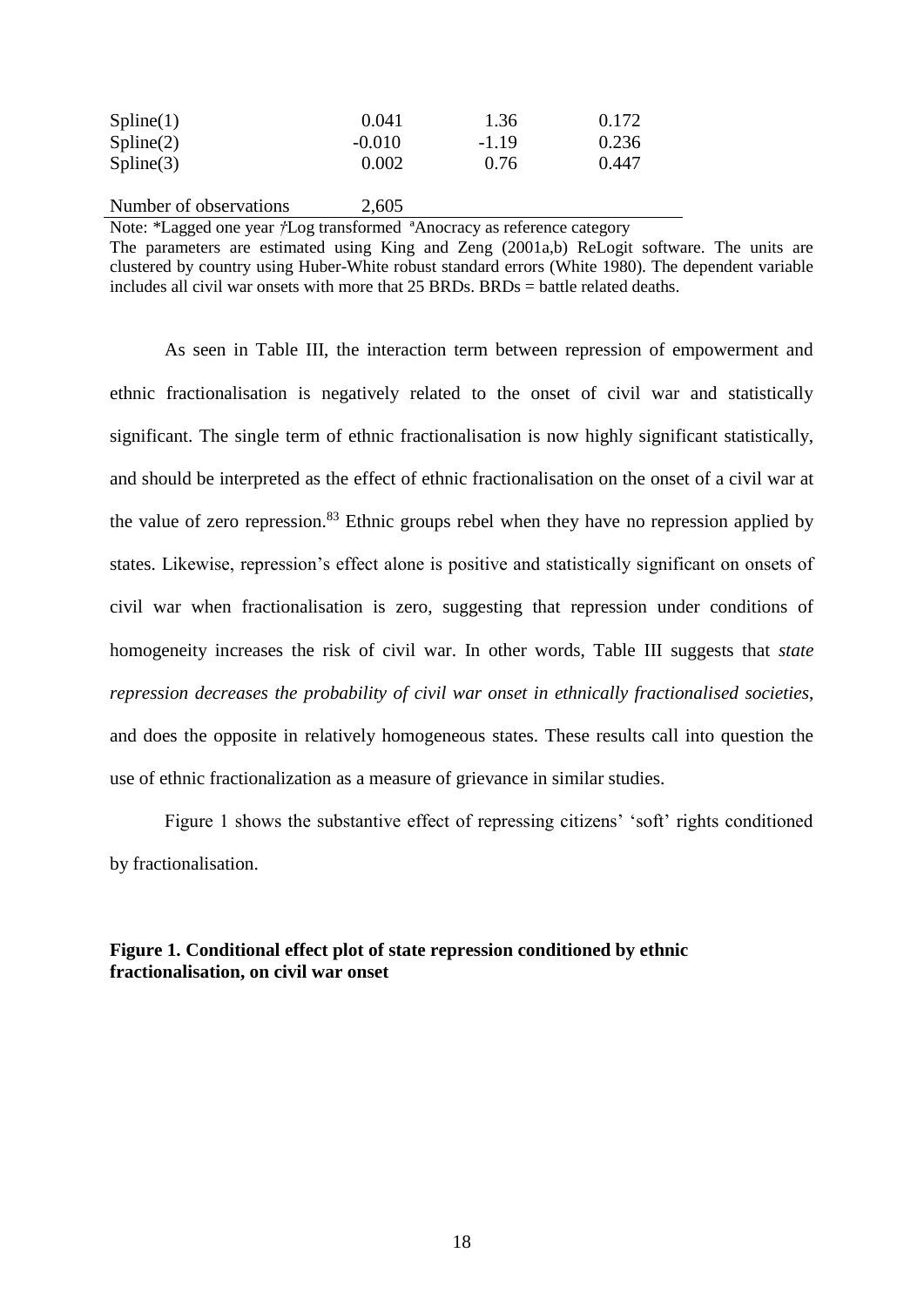

If all other variables are held at their mean values, the probability of the onset of civil war in a society with maximum values on both ethnic fractionalisation and state repression is 3.13 per cent. However, if repression is at its lowest in the same society, the probability increases to 5.51 per cent. For a homogeneous society, the corresponding values are 0.56 (in a nonrepressive state) and 2.49 per cent (in a repressive state). Thus, the effect of state repression is quite the opposite for homogeneous countries. Grievances due to the lack of liberties might be a factor explaining onset in homogeneous countries, but the risk of war in these societies are in general considerably lower than in fractionalised ones.

Next, we test the effects of ethnicity on different levels of conflict using multinomial regression method. Apparently, ethnic fractionalisation may raise the risk of small wars but lower the risk of larger wars. Multinomial methods also allow us to test our basic findings with a method less sensitive to endogeneity problems. We include peace years with three splines as a control for time dependence also in the multinomial models. This variable includes the years that have passed since the country last experienced a conflict-year with more than 25 BRDs, which implies that the effect civil war itself might have on the repression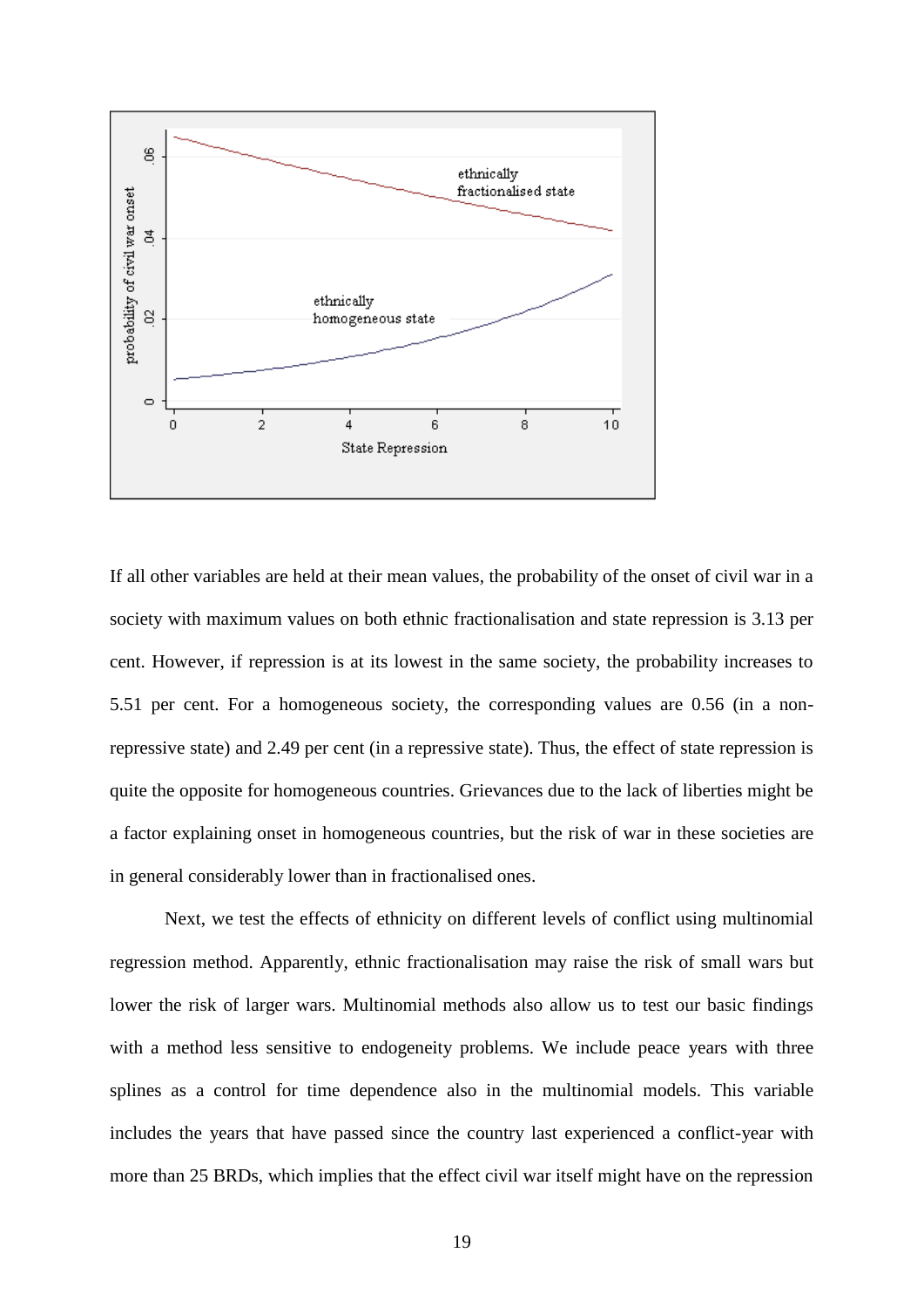of rights is accounted when predicting onsets above 1,000 BRDs, a rather strong control for endogeneity.

## **Table IV. Multinomial regression model, predicting different levels of civil war onset including interaction term**

|                                                                          | <b>Between 25 and 1,000 BRDs</b> |         |         | More than 1,000 BRDs |                  |         |
|--------------------------------------------------------------------------|----------------------------------|---------|---------|----------------------|------------------|---------|
| <b>Variables</b>                                                         | $\boldsymbol{b}$                 | Z,      | p-value | $\boldsymbol{b}$     | $\boldsymbol{z}$ | p-value |
| State repression*                                                        | 0.212                            | 1.96    | 0.049   | 0.200                | 1.76             | 0.078   |
| Ethnic fractionalisation*                                                | 2.296                            | 2.83    | 0.005   | 3.952                | 3.35             | 0.001   |
| Interaction repr-ethnic*                                                 | $-0.213$                         | $-1.42$ | 0.156   | $-0.365$             | $-2.05$          | 0.041   |
| Per capita income $*$                                                    | $-0.585$                         | $-2.65$ | 0.008   | $-0.360$             | $-1.51$          | 0.132   |
| Economic growth*                                                         | $-0.046$                         | $-2.34$ | 0.019   | 0.023                | 0.96             | 0.337   |
| Democracy <sup>*a</sup>                                                  | 0.922                            | 1.62    | 0.105   | $-0.859$             | $-1.59$          | 0.112   |
| Autocracy <sup>*a</sup>                                                  | $-0.265$                         | $-0.66$ | 0.506   | $-0.272$             | $-0.57$          | 0.566   |
| Oil exporter*                                                            | 0.181                            | 0.38    | 0.704   | 1.261                | 2.47             | 0.013   |
| Population*/                                                             | 0.198                            | 1.56    | 0.119   | 0.267                | 2.06             | 0.040   |
| Per cent mountainous                                                     | 0.047                            | 0.37    | 0.710   | 0.322                | 1.57             | 0.116   |
| Noncontiguous state                                                      | 0.951                            | 1.91    | 0.056   | 0.797                | 1.60             | 0.110   |
| Constant                                                                 | $-4.962$                         | $-1.66$ | 0.097   | $-8.957$             | $-2.70$          | 0.007   |
| <b>Temporal dependence</b>                                               |                                  |         |         |                      |                  |         |
| Peace years                                                              | 0.042                            | 0.12    | 0.904   | 0.770                | 2.39             | 0.017   |
| Spline(1)                                                                | $-0.013$                         | $-0.32$ | 0.747   | 0.124                | 2.86             | 0.004   |
| Spline(2)                                                                | 0.006                            | 0.56    | 0.574   | $-0.038$             | $-2.90$          | 0.004   |
| Spline(3)                                                                | $-0.003$                         | $-0.78$ | 0.435   | 0.013                | 2.43             | 0.015   |
| Number of observations<br>Pseudo log likelihood<br>Pseudo R <sup>2</sup> | 2,605<br>$-352.166$<br>0.147     |         |         |                      |                  |         |

Note: *\**Lagged one year *†*Log transformed ªAnocracy as reference category

The units are clustered by country using Huber-White robust standard errors (White 1980).  $BRDs = b$ attle related deaths

As seen in Table IV, state repression when ethnic fractionalisation is 0 is positive and significant on the onset of civil wars at the 25 deaths but below 1000 level and the above 1000 levels. Ethnic fractionalisation when repression is 0 is also positive and significant for both levels of civil wars. The interaction term is negative and narrowly misses significance for small wars but is statistically significant for large wars (the 3 terms are jointly highly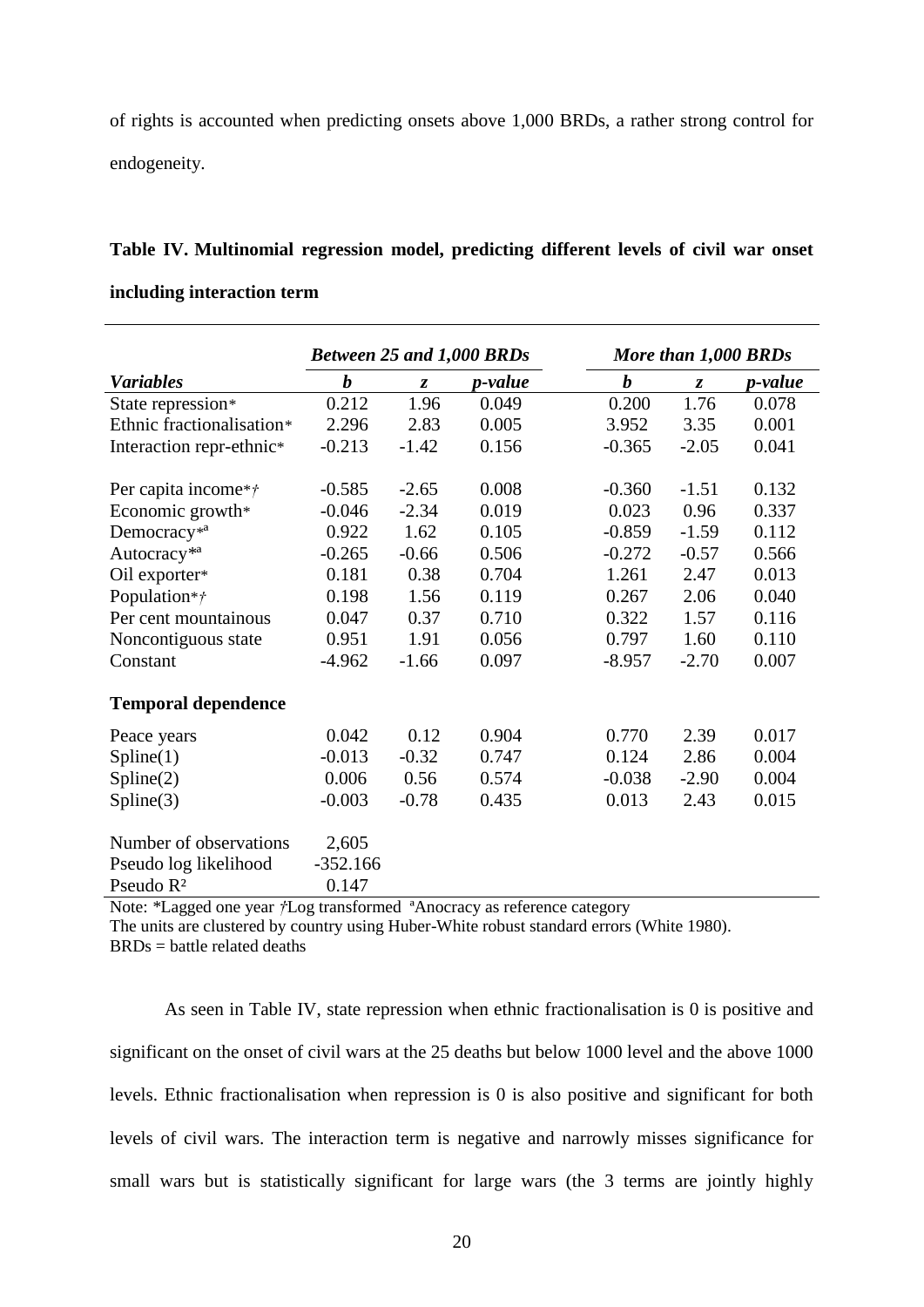significant in both instances, however). Ethnic fractionalisation is the strongest predictor of civil war, regardless of onset level, which does not support Esteban and Ray's<sup>84</sup> assertion that fractionalisation will cause more frequent small wars and less severe large ones, but as they suggest, the effect is reversed when fractionalisation is conditioned by repression. Ethnic fractionalisation's effect on conflict does not seem to come from a lack of rights, however, for both intensities of civil war.

Per capita income is highly significant for war onsets with between 25 and 1,000 yearly BRDs, but it loses significance when we compare large wars with the reference category. When richer countries have an onset they seem to be more severe even if they have less onsets in general. This effect maybe largely due to the time period tested as our data is bound to be over representative of the end of Soviet conflicts. The opposite is true for oil exporter, which is significant at the high-level of conflict but not at the lower threshold. Population loses significance at the low threshold of conflict, but is statistically significant at the higher threshold. Economic growth is significant at the 25-1000 BRDs level, where growth leads to a reduced risk of onset, but this does not apply to the 1,000+ BRDs category. Non-contiguous states are at increased risk of civil war at the higher threshold, but not for the smaller ones. Per cent mountainous has little or no effect on small wars, but it does have some explanatory power on the larger ones. A mountainous country has a greater risk of increasing intensity.

**Figure 2. Multinomial conditional effect plot: The effect of repression on two levels of civil war onset**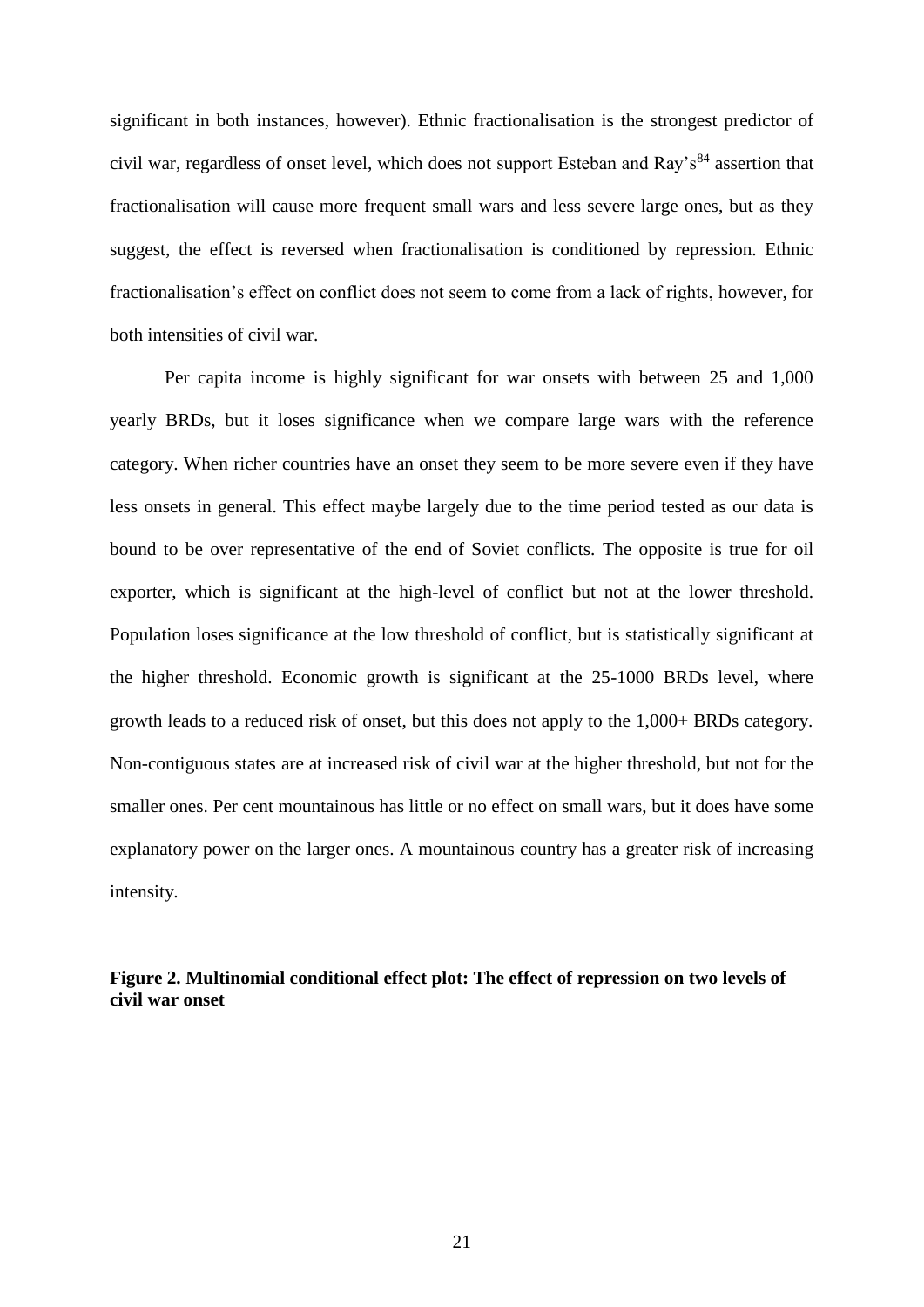



If we look closer at the effect of state repression on both levels of civil war onset, we find it to differ depending on which threshold we are examining. The effects of state repression on the probability for two levels of civil war onset, conditioned by the effect of ethnicity, and all other values set at their respective means, are shown in Figure 2. For homogeneous societies, the risk of a smaller internal armed conflict increases as repression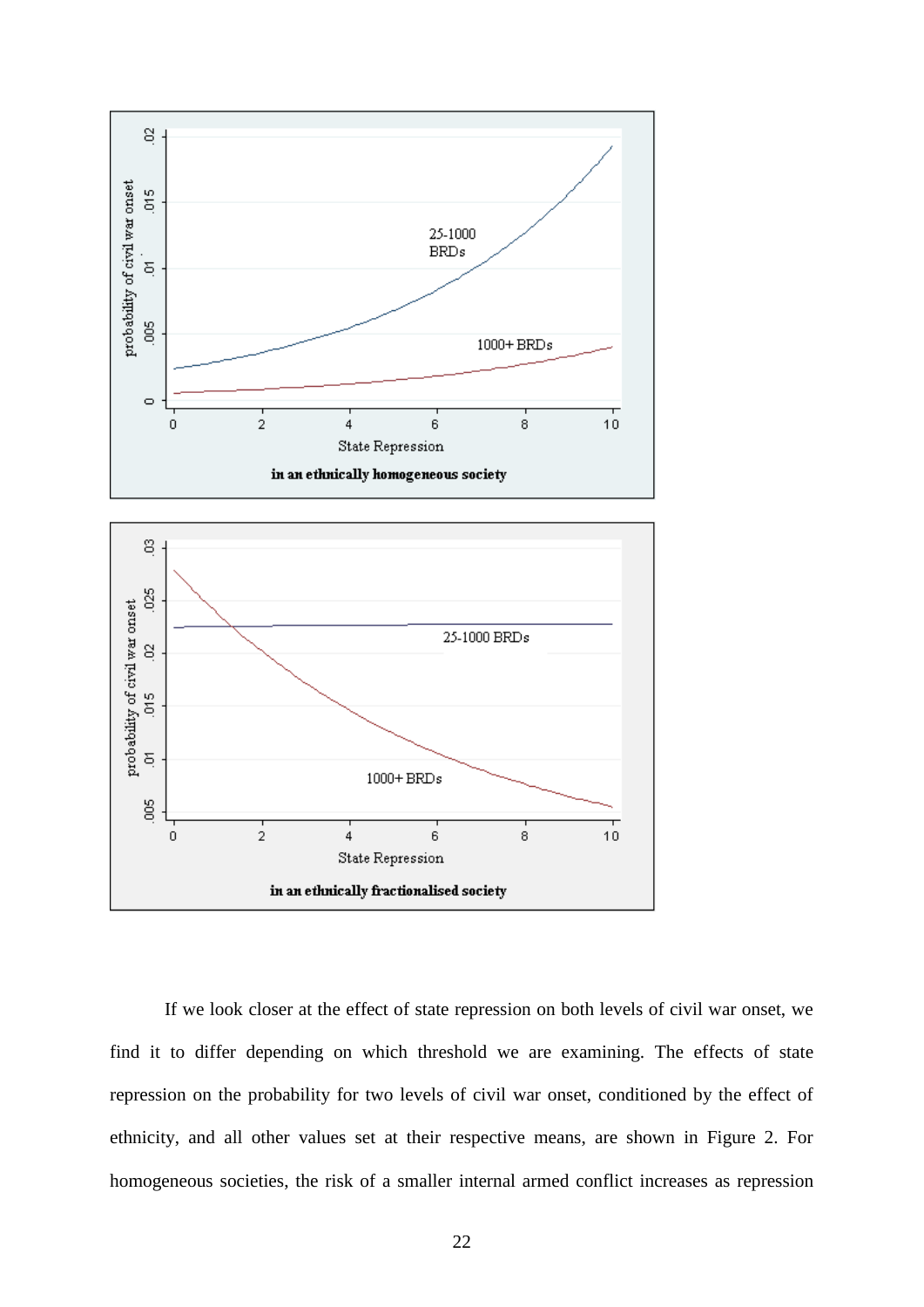increases, and for a fractionalised society, the risk of a large-scale civil war increases as repression *decreases*. In other words, if a heterogeneous country suffers the full brunt of government repression of empowerment rights, the risk of a large-scale civil war breaking out in a given country-year is 0.39 per cent. But if the ethnically divided society is free of repression, then the chance of onset increases to 2.42 per cent, which is a massive change (6.2 times greater). Thus, the same conclusion can be drawn from the multinomial model as from the general model tested in Table II: Grievances due to lack of freedoms seem *not* to be the explanation as to why ethnically divided countries experience civil war, if lower empowerment rights of groups is what some will try to change through violence. Like Wiesehomeier and Schneider<sup>85</sup>, we too find that conflict under conditions of fractionalisation is more likely when democratic rights are increasing.

For heterogeneous countries, the effect of repression is largest for civil wars with more than 1,000 battle related deaths. This can be explained by what some suggest is effective ingroup policing, where persons who inflict violence upon an individual belonging to a different ethnic group are expected to be punished by members of their own group.<sup>86</sup> Under repression, ethnic groups might prevent small conflicts from escalating into big wars, or that organising violence under conditions of fractionalisation simply remain small due to group-size rather then any given intensity of grievance. We also see that repression increases the risk of 25- 1,000 BRDs onset in homogeneous states, but even the most extreme value of repression does not make this effect stronger than the effect of ethnic fractionalisation. According to our models, an ethnically diverse country will be more conflict prone than a homogeneous one, regardless of their value on state repression (all other variables held at their means). The results support those who argue that ethnic conflicts are more narrowly based than people are generally willing to believe. 87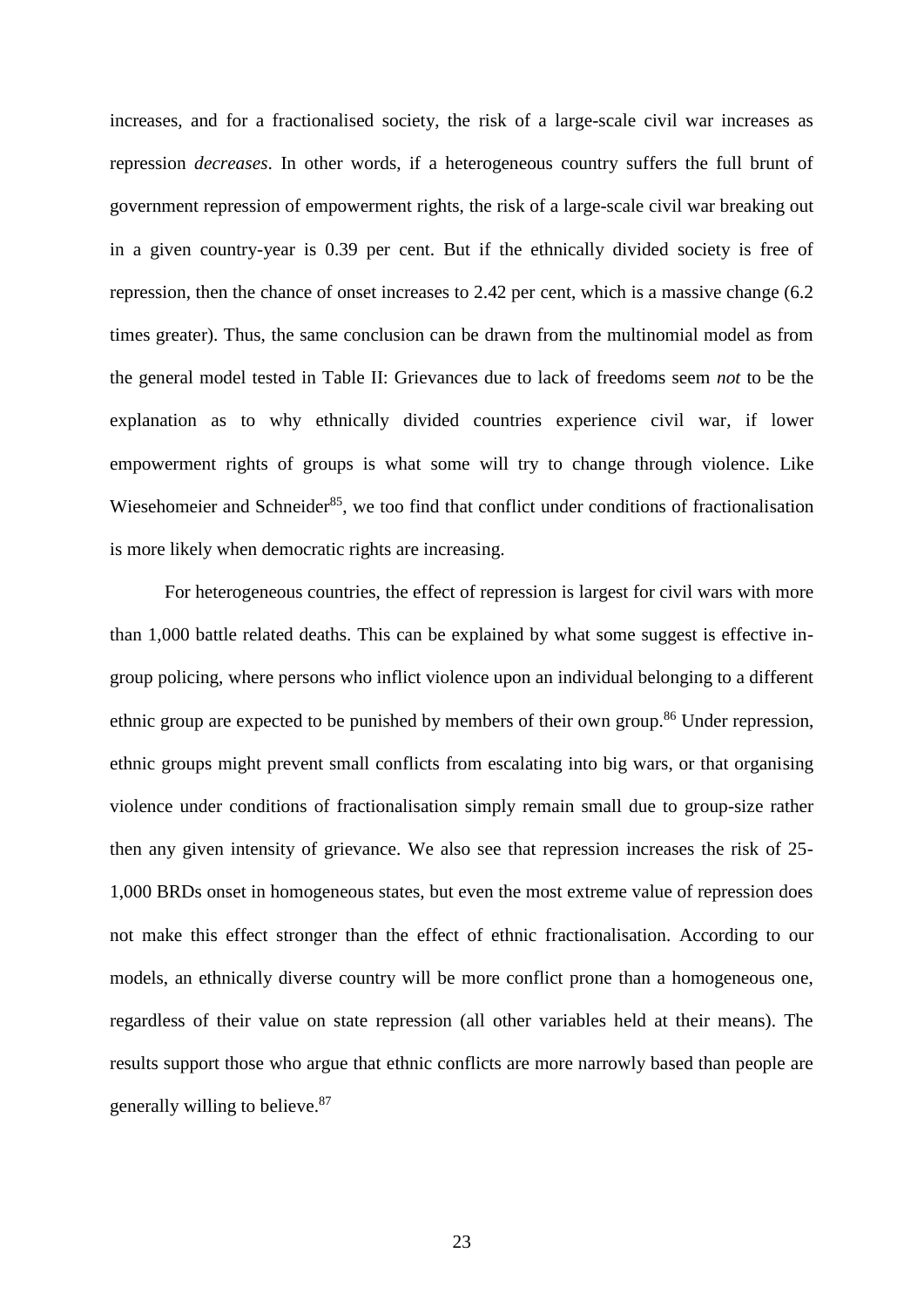To test the robustness of our results, we have performed a number of sensitivity tests. By and large, however, the robustness checks yield similar results to those reported in the main analyses. In fact, when replacing the dependent variable with Fearon and Laitin's<sup>88</sup>, the effects of repression and ethnicity, including the interaction term, are even stronger and more significant. This is despite the fact that Fearon and Laitin's onset variable is correlated only at  $r = 0.296$  with our dependent variable using the Uppsala-PRIO coding.<sup>89</sup> We try the conditional effects by replacing empowerment rights with harder violations of rights measured by the Physical Integrity Rights index<sup>90</sup> and the  $PTS<sup>91</sup>$ , but the interaction terms are not significant. This may confirm our suspicion that harder rights are bound to be violated with the onset of conflict, or the effects are masked by problem of endogeneity.

#### *Conclusion*

This study addressed the issue of whether or not men rebel out of grievance, or whether rebellion was most likely for opportunistic reasons. Scholars have tried to tackle this issue by looking at group-identity based factors but generally used a measure of ethnic fractionalisation or lack of political rights to proxy grievance. Apparently, ethnic identity can allow groups to overcome collective action problems, particularly when responding to discriminatory state policies. We have tested the effect of state repression of group rights directly and conditionally with measures of ethnic fractionalisation. Our results support those who argue that opportunity rather than objective measures of grievance matter for predicting rebellion because the risk of civil war increases when state repression of empowerment rights eases under conditions of high fractionalisation. We also do not find different results on this dimension when we test two categories of civil war defined as small and large civil wars. As several scholars have recently commented, the organisation of violence may have little to do with the meta discourses of ethnic grievance and enmity.<sup>92</sup>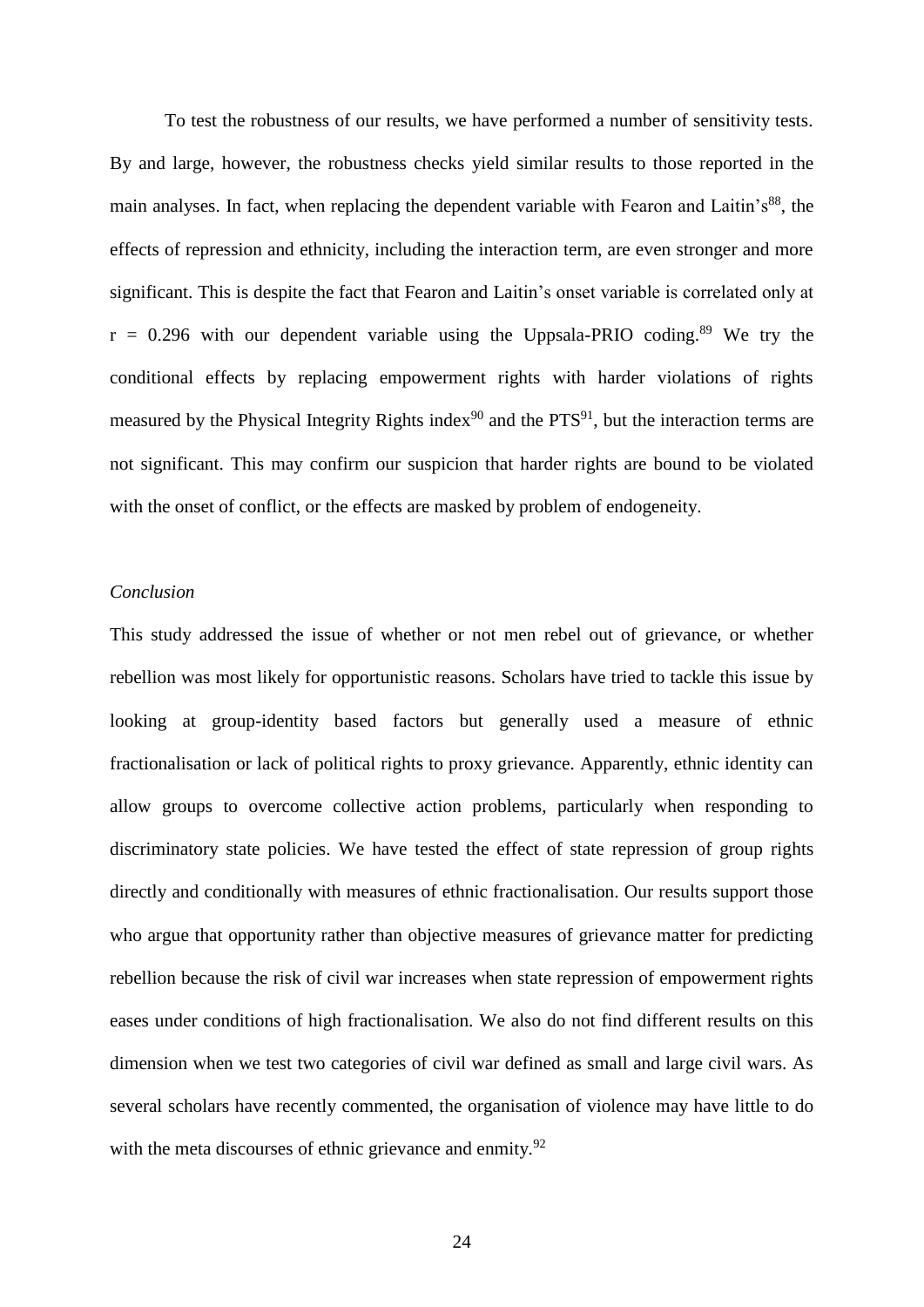Has the US occupation forces in Iraq, for example, paid too much attention to the loud discourse of grievance by particular ethnic groups? Should security to communities have been provided on the basis of inoculating the narrowly-based sources of violence rather than look for ways to fight broad ethnic representation? Does the Taleban represent an ethnic grievance broadly? We have related this question to the current debate about how and why ethnicity matters for predicting the outbreak of war. Do armed groups, such as the Ninja's in the Congo, or the Serbian Nationalist group, Arkan's Tigers in the former Yugoslavia, the Westside boys in Sierra Leone, or the Liberation Tigers of Tamil Eelam (LTTE) in Sri Lanka actually represent a legitimate cause, even if narrowly based, or are they opportunists that cannot play the ethnic card successfully because their claims of seeking-justice may not be credible? During the last ceasefire between the LTTE and the Sri Lankan government, the commander of the Eastern wing of the LTTE broke away and joined the government. In fact, he acted opportunistically, which has considerably weakned the LTTE's 'ethnic' claims. Is ethnic grievance then that banal? Previous studies have not conditioned the effects of ethnic fractionalisation on objectively measurable indicators of repression by states. Our results show clearly that rebellion is most likely when empowerment rights are high. It maybe a huge mistake thus to think that peace in Malaysia is due to the objective 'satisfaction' of ethnic groups there. The Malaysian state may simply be more capable of inoculating violence more effectively than others.

Our findings indicate that removing repression of empowerment rights should not be the main goal if one wants to reduce the risk of rebellion by ethnic groups. Allowing repression of human rights, however, will lead a country into the anocracy category, which cannot be regarded as a positive development given the observation that, over time, countries that become strong democracies will enjoy sustainable peace. In the long run, democracies are more stable.<sup>93</sup> Neither is violating human rights normatively defensible. A long-term goal

25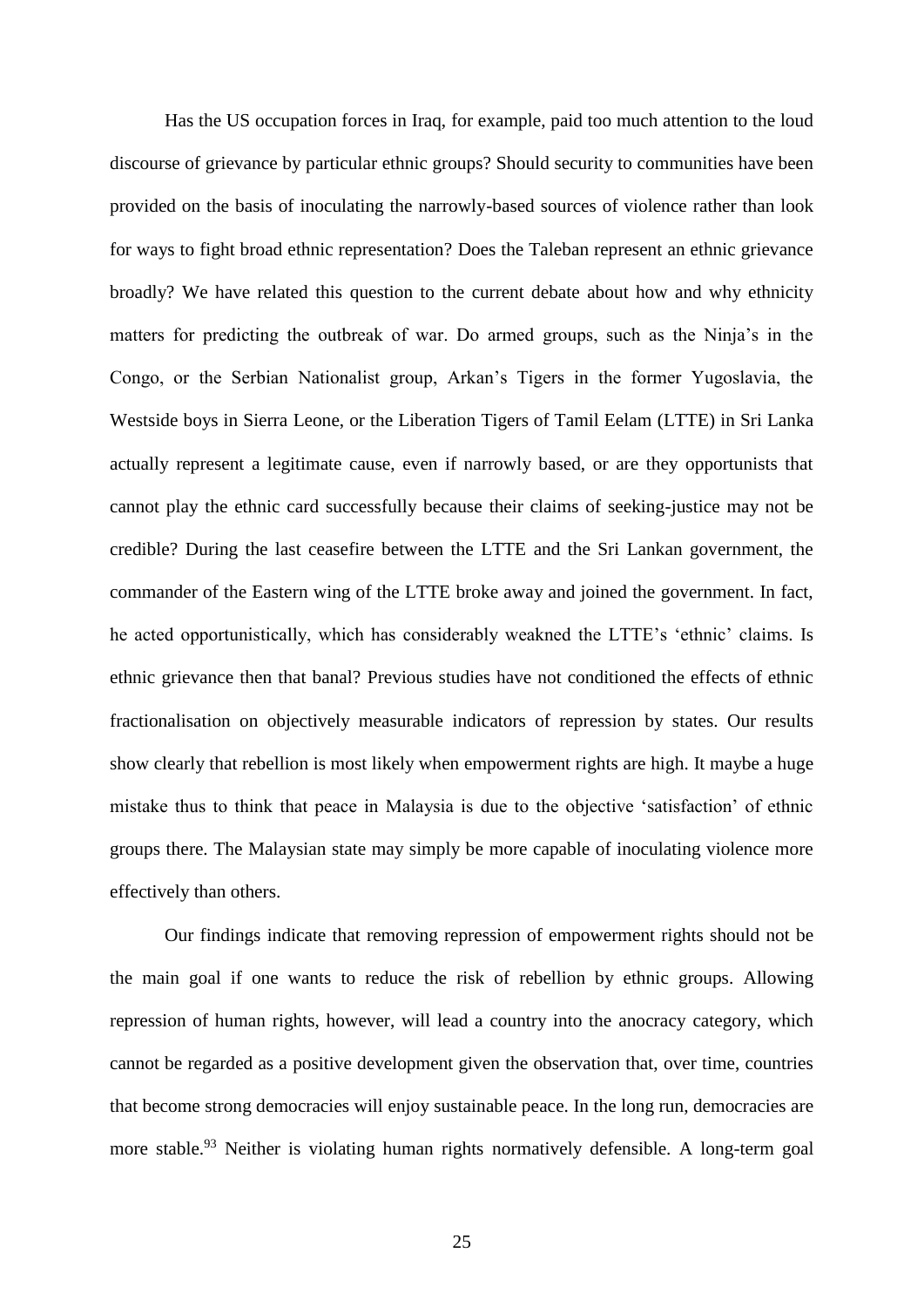should therefore be to democratise countries, but with the recognition that opportunists might use the occasion for self-interested violence, as has been the case in Iraq and Afghanistan. Proper attention to identifying and isolating opportunistic behaviour might be key to how international and local policy succeeds—impassioned cries of 'liberty or death,' from the romantic past, are best seen for what they are. As Thomas Jefferson wrote of Patrick Henry's speech, 'when he had spoken in opposition to my opinion … I myself had been highly delighted and moved, I have asked myself, when he ceased, "What the devil has he said?" and could never answer the inquiry'.<sup>94</sup> Appeals to passion may be effective in the short term, but as Paul Collier has put it: 'rebel groups may need to harness a grievance to get started, but only those that can become profitable through predation are sustainable'.<sup>95</sup>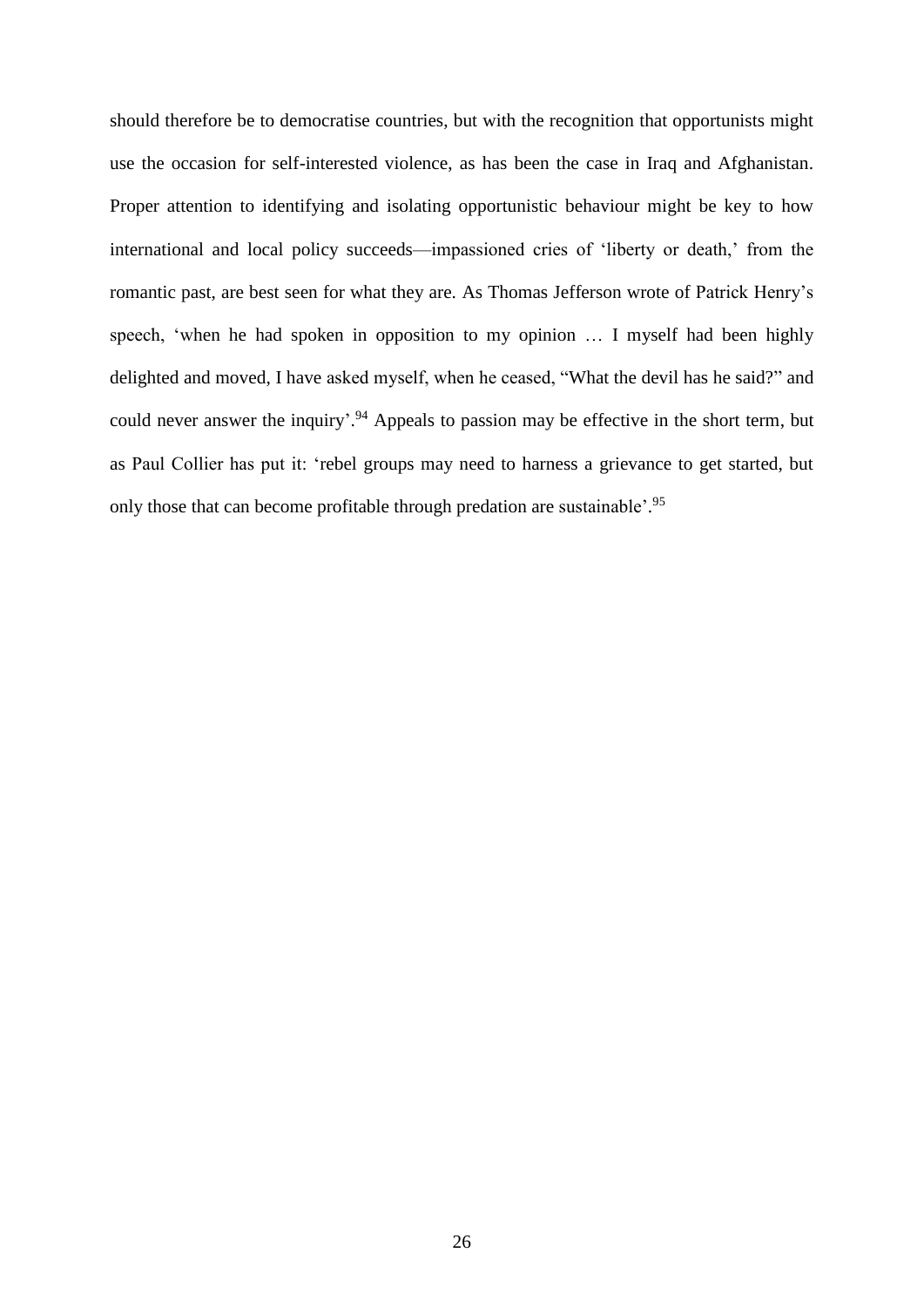## APPENDIX

## **Coding scheme for Cingranelli-Richards' measure of empowerment rights<sup>96</sup>**

*-Government censorship* and/or ownership of the media (including radio, TV, domestic news agencies) is:

- (0) complete
- (1) some
- (2) none

-There *are restrictions on some religious practices* by the government of the country:

- (0) yes
- (1) no

-Domestic and foreign *travel* is:

- (0) restricted
- (1) generally unrestricted

#### -*Political participation* is:

- (0) very limited
- (1) moderately free and open
- (2) very free and open

#### -*Union activities* are:

1

- (0) severely restricted or controlled by the government
- (1) somewhat restricted
- (2) unrestricted

<sup>3</sup> Mats Berdal and David M. Malone, eds. *Greed & Grievance* (Boulder, CO: Lynne Rienner 2000).

<sup>&</sup>lt;sup>1</sup> We are extremely grateful to Nina Wiesehomeier, Erik Melander, Tove Grete Lie, Tanja Ellingsen, Jim Fearon, Kanchan Chandra, the editors, and two anonymous referees for comments and suggestions. Only we are responsible for any errors. The data used in this article are available for downloading at: [http://www.svt.ntnu.no/iss/Indra.de.Soysa/default.htm.](http://www.svt.ntnu.no/iss/Indra.de.Soysa/default.htm) 

 $\frac{2}{3}$  *BBC News* 'Ninjas attack Congo train', 26 August 2002: [<http://news.bbc.co.uk/2/hi/africa/2217138.stm>](http://news.bbc.co.uk/2/hi/africa/2217138.stm) (Accessed 30 September 2008)

Paul Collier and Anke Hoeffler, 'Greed and Grievance in Civil War', *Oxford Economic Papers* 56/4 (2004). Christopher Cramer, *Violence in Developing Countries*. (Bloomington, IN: Indiana University Press 2002). Indra de Soysa, 'Paradise is a Bazaar? Greed, Creed, and Governance in Civil War, 1989-99' , *Journal of Peace Research* 39/4 (2002); James D. Fearon and David D. Laitin, 'Ethnicity, Insurgency, and Civil War', *American Political Science Review* 97/1 (2003); John Mueller, 'The Banality of Ethnic War', *International Security* 25/1 (2000); Patrick M. Regan and Daniel Norton, 'Greed Grievance, and Mobilization in Civil Wars', *Journal of Conflict Resolution* 49/3 (2005).

<sup>4</sup> Lars-Erik Cederman and Luc Girardin, 'Beyond Fractionalization: Mapping Ethnicity onto Nationalist Insurgencies', *American Political Science Review* 101/1 (2007); John Esteban and Debraj Ray, 'Polarization, Fractionalization and Conflict', *Journal of Peace Research* 54/2 (2008); James D. Fearon, Kimuli Kasara and David D. Laitin, 'Ethnic Minority Rule and Civil War Onset', *American Political Science Review* 101/1 (2007); Gerald Schneider and Nina Wiesehomeier, 'Rules that Matter: Political Institutions and the Diversity-Conflict Nexus', *Journal of Peace Research* 45/2 (2008).

<sup>5</sup> Paul Collier, Lani Elliot, Håvard Hegre, Anke Hoeffler, Marta Reynal-Querol and Nicholas Sambanis, *Breaking the Conflict Trap* (Oxford: Oxford University Press 2003).

<sup>6</sup> Oskar N. T. Thoms and James Ron, 'Do Human Rights Violations Cause Internal Conflict?', *Human Rights Quarterly* 29/3 (2007).

<sup>7</sup> Ibid, Cederman (note 4) and Cramer (note 3).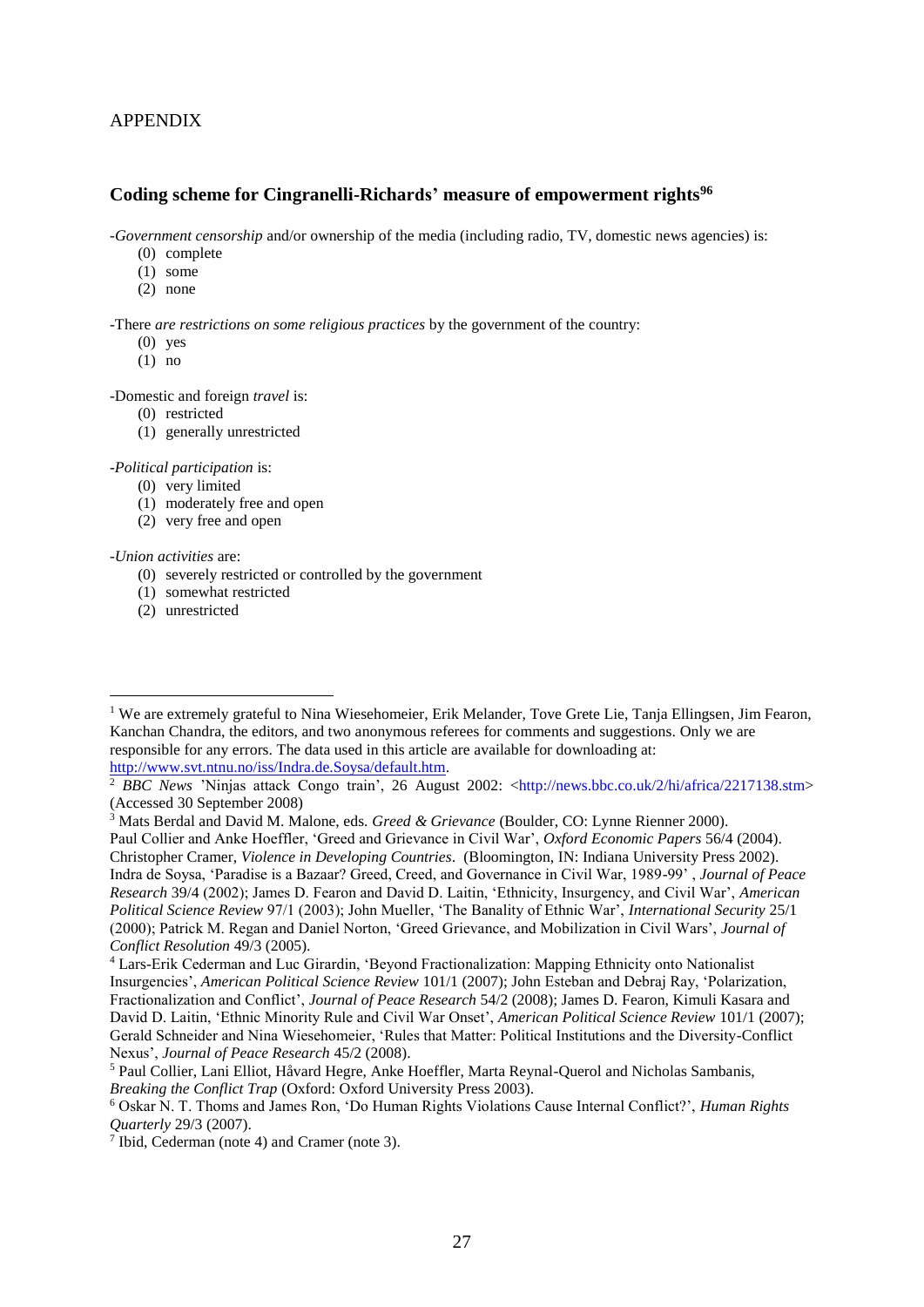<sup>8</sup> The empowerment rights index is an additive index constructed from the Freedom of assembly, freedom of movement, freedom of speech, worker's rights, political participation, and freedom of religion (Cingranelli and Richards note 15). The data are available at: [http://ciri.binghamton.edu/myciri/my\\_ciri\\_login.asp.](http://ciri.binghamton.edu/myciri/my_ciri_login.asp)

<sup>9</sup> Thoms and Ron's (note 6) excellent review of the literature provides some simple preliminary correlations to suggest that group grievances due to state repression matters for predicting civil war. However, it is hard to judge the validity of their conclusions. We use more complex multivariate models using standard statistical techniques that allow us also to test the crucial conditional effects of repression on ethnicity.

<sup>10</sup> We use Fearon & Laitin's (note 3) measure of ethnic fractionalization. They define a 'prototypical' group as one that fits the following criteria: common decent, members are conscious of common ties, members share distinguishing cultural features, these features are valued by the membership, the group has or remembers a homeland, and the group has an identifiable 'shared' history. The fractionalization score is the probability that two randomly-drawn individuals from the population of a given country will belong to different ethnolinguistic groups. Thus, a country with many small ethnic groups will score higher on an index of fractionalization than a country with two equally large groups.

 $11$  There is some debate about whether it is ethnic fractionalization, ethnic exclusion from government, or polarization (relative ethnic homogeneity) that matters (see Cederman and Girardin note 4; Esteban and Ray note 4; and Fearon, Kasara, and Laitin note 4). In fact, the arguments about fractionalization and polarization are based on opportunity- and not grievance-based arguments. Polarization apparently matters for large civil wars but fractionalization for small ones. We address this issue in some detail below. Fearon, Kasara, and Laitin (note 4) demonstrate that Cederman and Girardin's findings are not robust.

 $12$  We find a clear curvilinear effect of ethnic fractionalization as others too have reported but only if we use a cutoff of 5 years or more of peace as an end of a civil war before the next onset. We use the two-year cutoff as our dependent variable, which increases the number of onsets. However, our results are consistent with those reported by Schneider and Wiesehomeier (note 4).

<sup>13</sup> Esteban and Ray (note 4).

 $\overline{a}$ 

<sup>14</sup> Nils Petter Gleditsch, Peter Wallensteen, Michael Eriksson, Margreta Sollenberg and Håvard Strand, 'Armed Conflict 1946-2001: A New Dataset', *Journal of Peace Research* 39/5 (2002); Håvard Strand, *Reassessing the Civil Democratic Peace* (Dissertation for the degree PhD., Department of Political Science, University of Oslo). <sup>15</sup> David L. Cingranelli and David L. Richards, *The Cingranelli-Richards (CIRI) Human Rights Dataset* (2007) [www.humanrightsdata.org](http://www.humanrightsdata.org/) (Accessed 30 September 2008).

<sup>16</sup> *The Economist* 'Duel to the death', 8 April 1999.

<sup>17</sup> Sri Lanka scored a 9 out of 10 on the empowerment rights scale on the year of civil war onset in 1983. Despite several onsets of civil war since then, its empowerment rights score has never dipped below Malaysia's. <sup>18</sup> Collier and Hoeffler, 'Greed and Grievance in Civil War' (note 3).

<sup>19</sup> Ted Robert Gurr and Will H. Moore, 'Ethnopolitical Rebellion: A Cross-Sectional Analysis of the 1980s with Risk Assessments for the 1990s', *American Journal of Political Science* 41/4 p.1081

<sup>20</sup> Fearon and Laitin, 'Ethnicity, Insurgency, and Civil War' (note 3).

<sup>21</sup> According to Kanchan Chandra and Steven Wilkinson, 'Measuring the Effect of "Ethnicity"', *Comparative Political Studies* 41/4–5 (2008), the question of conceptualizing and measuring ethnic groups is not straightforward, since there is overlap in terms of how people actually identify with any given ethnic group and because people confuse and conflate ethnic structure with ethnic practice. As they argue, when ethnic fragmentation is used as a measure for ethnic salience, one cannot really conclude that ethnicity does not matter for conflict since fragmentation only captures ethnic structure and not how any group might feel and act upon political and social issues, what they call ethnic 'practice.' They also argue that fragmentation measures may conflate both 'ethnic practice' and structure since many measures count groups based on self-identification, which relates to 'practice.' Despite their criticisms, they are quite clear that 'Fearon and Laitin are perhaps the most careful in the measures that they use'.

<sup>22</sup> Cederman and Girardin (note 4).

<sup>23</sup> Paul Collier 'Implications of Ethnic Diversity', *Economic Policy* 32/April (2000).

 $24$  Esteban and Ray (note 4).

 $25$  Thoms and Ron (note 6).

<sup>26</sup> The Empowerment Rights Index explains less than half the variance of our measure of democracy, suggesting that these two variables truly capture different dimensions of political and social rights.

<sup>27</sup> Gurr, *Why Men Rebel* (New Jersey: Princeton University Press 1970).

<sup>28</sup> Ibid, pp.12-13.

<sup>29</sup> John D. McCarthy and Mayer N. Zald, 'Resource Mobilization and Social Movements: A Partial Theory', *American Journal of Sociology* 82/6 (1977).

<sup>30</sup> Peter K. Eisinger, 'The Conditions of Protest Behavior in American Cities' *American Political Science Review* 67/1 (1973).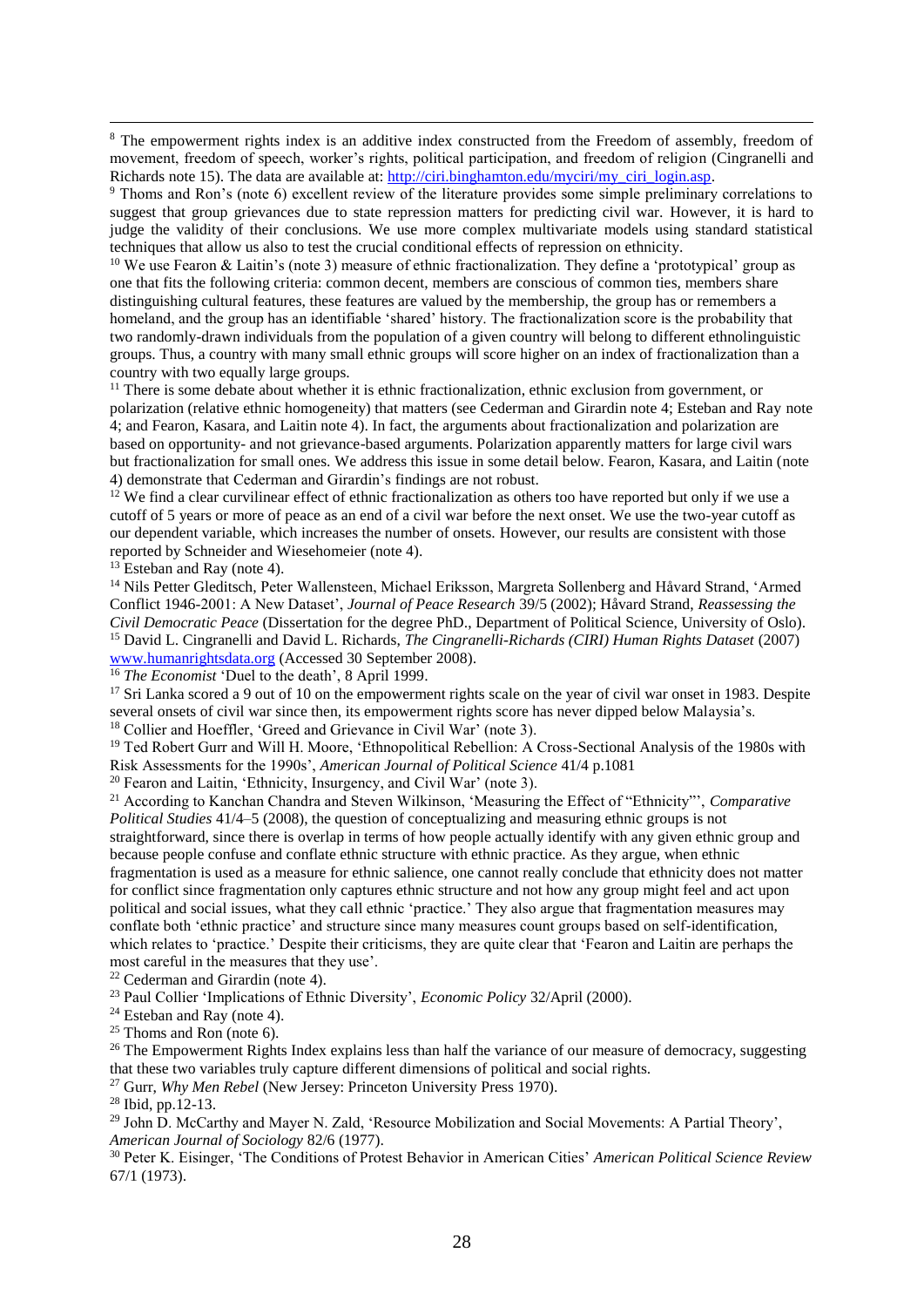$\overline{a}$ 

<sup>34</sup> Mark Irving Lichbach, 'An Evaluation of 'Does Economic Inequality breed Political Conflict?' Studies', *World Politics* 41/4 (1989) p.460; Edward N. Muller, Henry A. Dietz and Steven E. Finkel, 'Discontent and the Expected Utility of Rebellion: The Case of Peru', *American Political Science Review* 85/4 (1991).

<sup>35</sup> Jack Hirschleifer, *The Dark Side of Force*, (Cambridge: Cambridge University Press 1987) pp. 335.

<sup>36</sup> Mancur Olson, *The Logic of Collective Action*, (Cambridge , MA: Harvard University Press 1971).

<sup>37</sup> Muller, Dietz and Finkel (note 34).

<sup>38</sup> Craig J. Jenkins, 'Resource Mobilization Theory and the Study of Social Movements', *Annual Review of Sociology* 9 (1983) p.530.

<sup>39</sup> Donald Horowitz, *Ethnic Groups in Conflict*, (Berkeley: University of California Press 2000).

<sup>40</sup> Michael Hechter, Debra Friedman and Malka Appelbaum, 'A Theory of Ethnic Collective Action', *International Migration Review* 16/2 (1982) p.413.

<sup>41</sup> James D. Fearon and David D. Laitin, 'Explaining Interethnic Cooperation', *American Political Science Review* 97/4 (1996) p. 715-735.

 $42$  Collier and Hoeffler, 'Greed and Grievance in Civil War' (note 3) p.564.

<sup>43</sup> Fearon and Laitin, 'Ethnicity, Insurgency, and Civil War' (note 3) and Fearon (note 42).

<sup>44</sup> Collier and Hoeffler, 'Greed and Grievance in Civil War' (note 3) and Paul Collier, 'Rebellion as a Quasi-Criminal Activity', *Journal of Conflict Resolution* 44/6 (2000).

<sup>45</sup> Fearon and Laitin (note 3) used measures for ethnic fractionalization, religious fractionalization, new state, instability, and regime type as proxies for grievances. Collier and Hoeffler (note 3) tested a grievance-model that included ethnic fractionalization, religious fractionalization, polarization, ethnic dominance, democracy, income inequality, and land inequality.

<sup>46</sup> Charles Tilly, *Stories, Identities, and Political Change*, (Landham, MD: Rowman & Littlefield 2002). <sup>47</sup> Mark Irving Lichbach, 'Deterrence or Escalation? The Puzzle of Aggregate Studies of Repression and Dissent', *Journal of Conflict Resolution* 31/2 (1987).

<sup>48</sup> Ibid p.293.

<sup>49</sup> David L. Cingranelli and David L. Richards 'Measuring the Level, Pattern, and Sequence of Government Respect for Physical Integrity Rights', *International Studies Quarterly* 43/2 (1999).

<sup>50</sup> David C. Richards, Ronald Gelleny and David Sacko, 'Money With A Mean Streak? Foreign Economic Penetration and Government Respect for Human Rights in Developing Countries', *International Studies Quarterly* 45/2 p.227.

<sup>51</sup> Jack Donnelly, 'The Relative Universality of Human Rights', *Human Rights Quarterly* 29/2 (2007).

<sup>52</sup> Robert Justin Goldstein 'The Limitations of Using Quantitative Data in Studying Human Rights Abuses' in Thomas B. Jabine and Richard P. Claude (eds.) *Human Rights and Statistics*, (Philadelphia, PA: University of Pennsylvania Press 1992).

<sup>53</sup> Harry M. Scoble and Laurie S. Wiseberg, 'Problems of Comparative Research on Human Rights' in Ved P. Nanda, James R. Scarrit and George W. Shepherd, Jr., *Global Human Rights*, (Boulder, CO: Westview 1981). <sup>54</sup> John F. McCamant, 'A Critique of Present Measures of 'Human Rights Development' and an Alternative' in Ved P. Nanda, James R. Scarritt and George W. Shepherd, Jr., *Global Human Rights*, (Boulder, CO: Westview 1981).

<sup>55</sup> Steven C. Poe, Sabine C. Carey and Tanya C. Vasquez 'How are These Pictures Different? A Quantitative Comparison of the US State Department and Amnesty International Human Rights Reports, 1976-1995', *Human Rights Quarterly* 23/3 (2001).

<sup>56</sup> Gleditsch et al. (note 14).

<sup>57</sup> Ibid.

 $58$  Ibid p. 617 and de Soysa (note 3) p.617.

<sup>59</sup> Lawrence C. Hamilton, *Regression With Graphics*, (Belmont, CA: Ducbury Press 1992) pp. 217.

<sup>60</sup> Gary King and Lanche Zeng, 'Explaining Rare Events in International Relations', *International Organization* 55/3.

<sup>61</sup> Nathaniel Beck, Jonathan N. Katz and Richard Tucker, 'Taking Time Seriously: Time-Series-Cross-Section Analysis with a Binary Dependent Variable' *American Journal of Political Science* 42/4 (1998).

<sup>62</sup> Richard Tucker, *BTSCS: A Binary Time-Series-Section Data Analysis Utility. Version 4.0.4.* (Cambridge, MA: Harvard University Press 1999).

<sup>63</sup> Gurr and Moore (note 19); Steven C. Poe and C. Neal Tate, 'Repression of Human Rights to Personal Integrity in the 1980s: A Global Analysis', *American Political Science Review* 88/4 (1994).

<sup>&</sup>lt;sup>31</sup> Oberschall, for example, implies that the DA notion of relative deprivation contains little more than that hardship produces anger and grievances, see Anthony Oberschall, 'Theories of Social Conflict', *Annual Review of Sociology*, 4 (1978) p.299.

<sup>&</sup>lt;sup>32</sup> Crane Brinton, *The Anatomy of Revolution*, (New York: Vintage 1965).

<sup>33</sup> Ibid, p.250-252.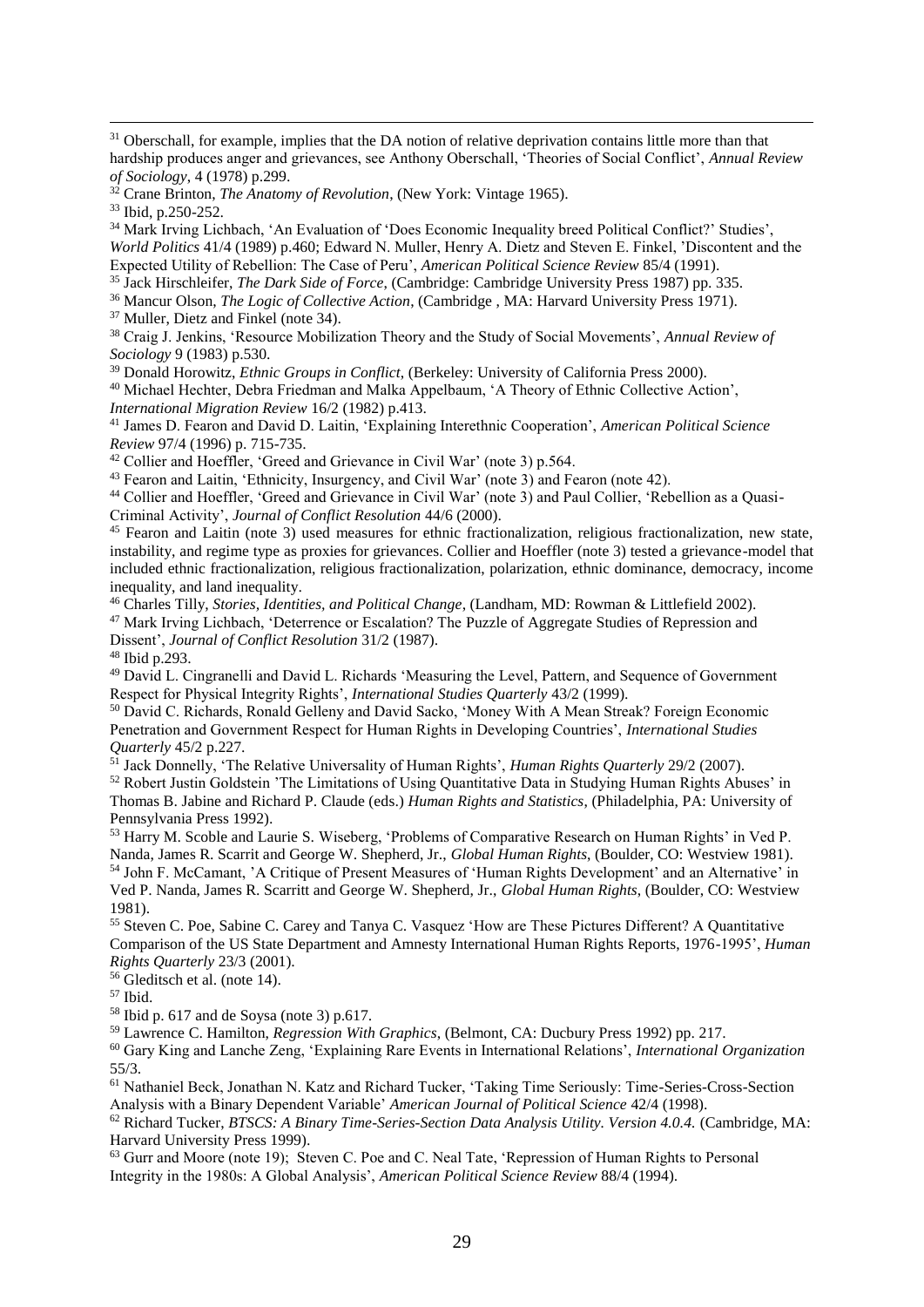Steven C. Poe, C. Neal Tate and Linda Camp Keith, 'Repression of the Human Right to Personal Integrity Revisited: A Global Cross-National Study Covering the Years 1976-1993', *International Studies Quarterly* 43/2 (1999).

<sup>64</sup> Vani K. Borooah, *Logit and Probit: Ordered and Multinomial Models*, (London: Sage 2002).

 $65$  Strand (note 14).

<sup>66</sup> The Uppsala dataset defines internal armed conflict as a conflict that "occurs between the government of a state and internal opposition groups without intervention from other states," and internal armed conflict as one that "occurs between the government of a state and internal opposition groups with intervention from other states" Strand (note 14).

 $67$  Ibid.

 $\overline{a}$ 

<sup>68</sup> Strand's (note 14) variable originally had four categories:  $0 = No$  onset;  $1 = The$  conflict on total did not cause more than 1,000 BRDs;  $2 = A$  total of more than 1,000 BRDs in the conflict, but no single year crossed this threshold;  $3 = At$  least on year had more then 1,000 BRDs.

<sup>69</sup> Strand (note 14) operates with several intermittency thresholds, and models using the five-year threshold as the dependent variable are also tested. The results from these do not differ substantially from those using the two-year threshold.

<sup>70</sup> Fearon and Laitin, 'Ethnicity, Insurgency, and Civil War' (note 3).

<sup>71</sup> Håvard Hegre, Tanja Ellingsen, Scott Gates and Nils Petter Gleditsch, 'Toward a Democratic Civil Peace? Democracy, Political Change, and Civil War, 1816-1992' *American Political Science Review* 95/1 (2001).

<sup>72</sup> Jack Snyder, *From Voting to Violence* (New York: Norton 2000); Michael D. Ward and Christian S. Gleditsch, 'Democratizing for Peace', *American Political Science Review* 92, 1 (1998); Edward D. Mansfield and Jack Snyder 'Democratic Transitions, Institutional Strength, and War', *International Organization*, 51/2 (2002); Edward D. Mansfield and Jack Snyder, *Electing to Fight: Why Emerging Democracies Go to War*, (Cambridge, MA: MIT Press 2005).

<sup>73</sup> Monty G. Marshall and Keith Jaggers, *Polity IV Project*, (Center for Global Policy, George Mason University 2004).

<sup>74</sup> The original variable is coded from  $-10$  to 10. We have recoded the variable so that values above 6 on the polity scale are put into DEMOCRACY, and values below –5 into AUTOCRACY.

 $75$  Nicholas Sambanis, 'What is Civil War? Conceptual and Empirical Complexities of an Operational Definition', *Journal of Conflict Resolution* 48/6 (2004).

Håvard Hegre and Nicholas Sambanis, 'Sensitivety Analysis of Empirical Results on Civil War Onset', *Journal of Conflict Resolution* 50/4 (2006).

<sup>76</sup> World Bank, *World Development Indicators*, (Data on CD-ROM, Washington, D.C.: World Bank 2004).

<sup>77</sup> Michael Ross, 'What Do We Know About Natural Resources and Civil War?', *Journal of Peace Research*, 41/3 (2004)

<sup>78</sup> Due to the strong correlation between population and the countries' geographical size, we chose only to include the former one in our analyses.

<sup>79</sup> World Bank (note 76).

<sup>80</sup> Fearon and Laitin 'Ethnicity, Insurgency, and Civil War' (note 3) p.80.

 $81$  Ibid.

<sup>82</sup> Schneider and Wiesehomeier (note 4).

<sup>83</sup> Thomas Brambor, William Clark and Matt Golder, 'Understanding Interaction Models: Improving Empirical Analyses', *Political Analysis* 14/1 (2006).

<sup>84</sup> Esteban and Ray (note 4).

<sup>85</sup> Wiesehomeier and Schneider (note 4).

<sup>86</sup> Fearon and Laitin, 'Explaining Interethnic Cooperation' (note 41).

<sup>87</sup> V. P. Gagnon Jr., 'Ethnic Nationalism and International Conflict: The Case of Serbia' *International Security*  19/3 (1994) and Mueller (note 3).

<sup>88</sup> Fearon and Laitin (note 3).

 $89$  Fearon and Laitin (note 3) p.76 define civil war as one where at least 1,000 people were killed over the course of the conflict, with a yearly minimum of 100 BRDs. The correlation for units included in the analysis is 0.236. <sup>90</sup> Cingranelli and Richards 'Measuring the Level, Pattern, and Sequence of Government Respect for Physical Integrity Rights' (note 49).

<sup>91</sup> Mark Gibney and Matthew Dalton, 'The Political Terror Scale', *Policy Studies and Developing Nations* 4 (1996).

 $92$  Mueller (note 3); Gagnon (note 87).

 $93$  Hegre et al. (note 71) p.44.

<sup>94</sup> Quoted in Charles L. Cohen, "Liberty or Death' Speech: A Note On Religion and Revolutionary Rhetoric', *The William and Mary Quarterly*, 38/4 (1981) p.713.